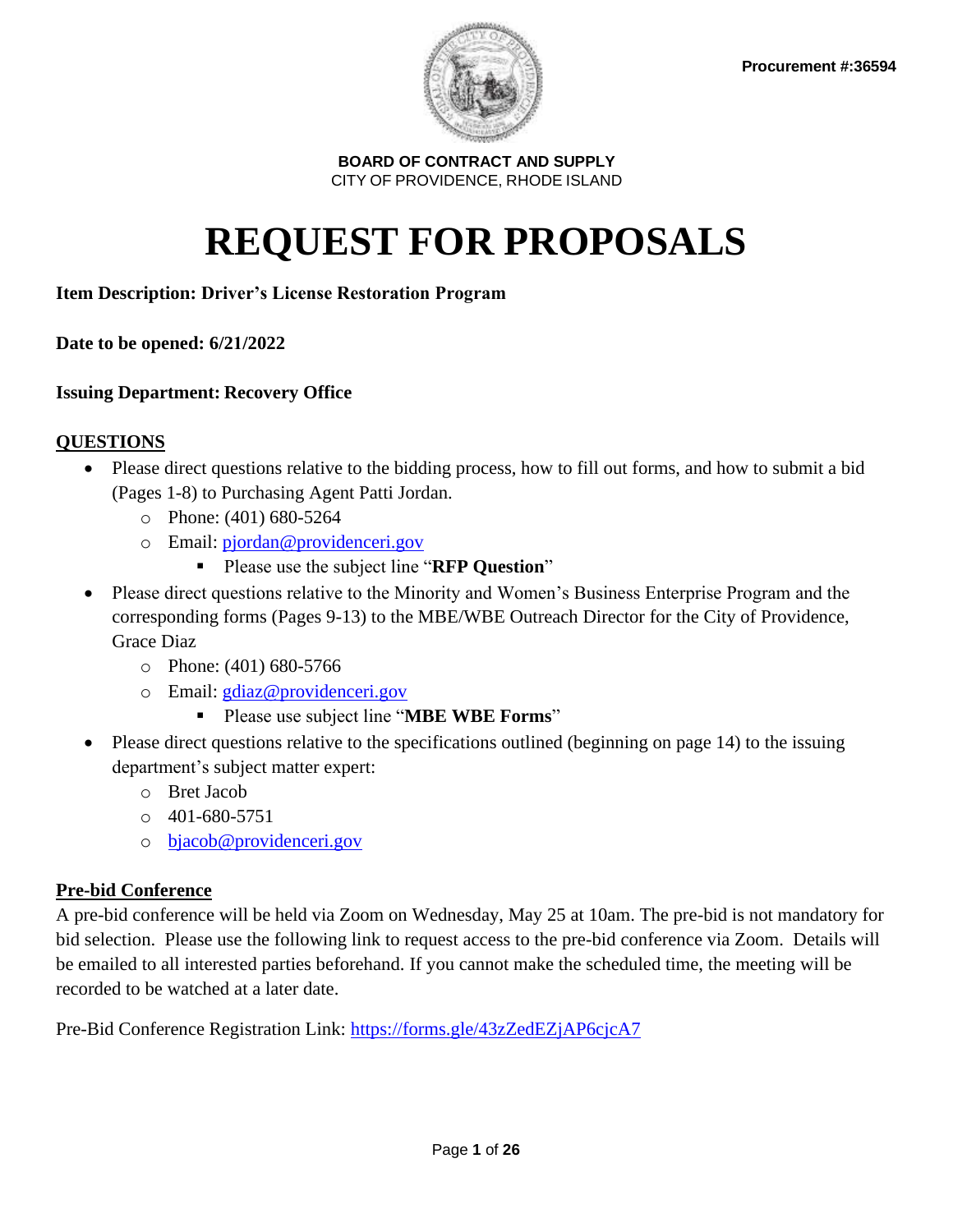

## **INSTRUCTIONS FOR SUBMISSION**

Bids may be submitted up to **2:15 P.M.** on the above meeting date at the **Department of the City Clerk. Room 311, City Hall. 25 Dorrance Street, Providence.** At 2:15 P.M. all bids will be publicly opened and read at the Board of Contract Meeting in the City Council Chambers, on the 3<sup>rd</sup> floor of City Hall.

- Bidders must submit **2 copies** of their bid in sealed envelopes or packages labeled with the captioned **Item Description** and the **City Department to which the RFP and bid are related and must include the company name and address on the envelope as well**. (On page 1).
- If required by the Department, please keep the original bid bond and check in only one of the envelopes.
- Communications to the Board of Contract and Supply that are not competitive sealed bids (i.e. product information/samples) should have "**NOT A BID**" written on the envelope or wrapper.
- Only use form versions and templates included in this RFP. If you have an old version of a form do not recycle it for use in this bid.
- The bid envelope and information relative to the bid must be addressed to:

**Board of Contract and Supply Department of the City Clerk – City Hall, Room 311 25 Dorrance Street Providence, RI 02903**

**\*\*PLEASE NOTE: This bid may include details regarding information that you will need to provide (such as proof of licenses) to the issuing department before the formalization of an award.** 

## *This information is NOT requested to be provided in your initial bid by design***.**

**All bids submitted to the City Clerk become public record. Failure to follow instructions could result in information considered private being posted to the city's Open Meetings Portal and made available as a public record. The City has made a conscious effort to avoid the posting of sensitive information on the City's Open Meetings Portal, by requesting that such sensitive information be submitted to the issuing department only at their request.**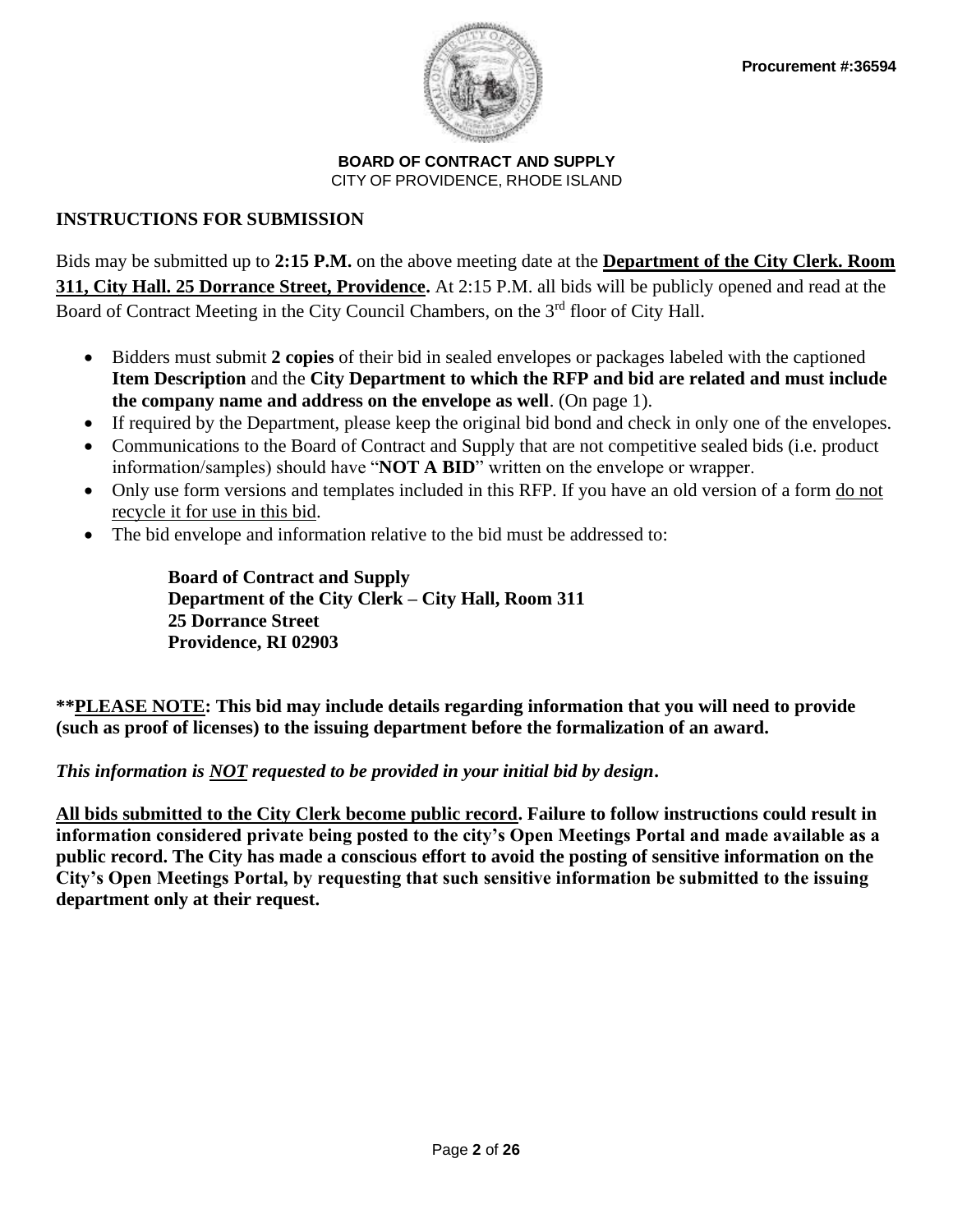

## **BID PACKAGE CHECKLIST**

Digital forms are available in the City of Providence Purchasing Department Office or online at **<http://www.providenceri.gov/purchasing/how-to-submit-a-bid/>**

The bid package **MUST** include the following, in this order:

- Bid Form 1: Bidder's Blank as the cover page/ 1st page (s*ee page 6 of this document*)
- Bid Form 2: Certification of Bidder as 2nd page (s*ee page 7 of this document*)
- Bid Form 3: Certificate Regarding Public Records (s*ee page 8 of this document)*
- Forms from the Minority and Women Business Enterprise Program: Based on Bidder Category. S*ee forms and instructions enclosed (pages 9-13) or on: [https://www.providenceri.gov/purchasing/minority](https://www.providenceri.gov/purchasing/minority-women-owned-business-mbewbe-procurement-program/)[women-owned-business-mbewbe-procurement-program/](https://www.providenceri.gov/purchasing/minority-women-owned-business-mbewbe-procurement-program/)*

## **\*Please note: MBE/WBE forms must be completed for EVERY bid submitted and must be inclusive of ALL required signatures. Forms without all required signatures will be considered incomplete.**

- Bidder's Proposal/Packet: Formal response to the specifications outlined in this RFP, including pricing information and details related to the good(s) or service(s) being provided. Please be mindful of formatting responses as requested to ensure clarity.
- Financial Assurance, *if requested* (a*s indicated on page 5 of this document under "Bid Terms")*

**All of the above listed documents are REQUIRED.** (With the exception of financial assurances, which are only required if specified on page 5.)

*\*\*\*Failure to meet specified deadlines, follow specific submission instructions, or enclose all required documents with all applicable signatures will result in disqualification, or in an inability to appropriately evaluate bids***.**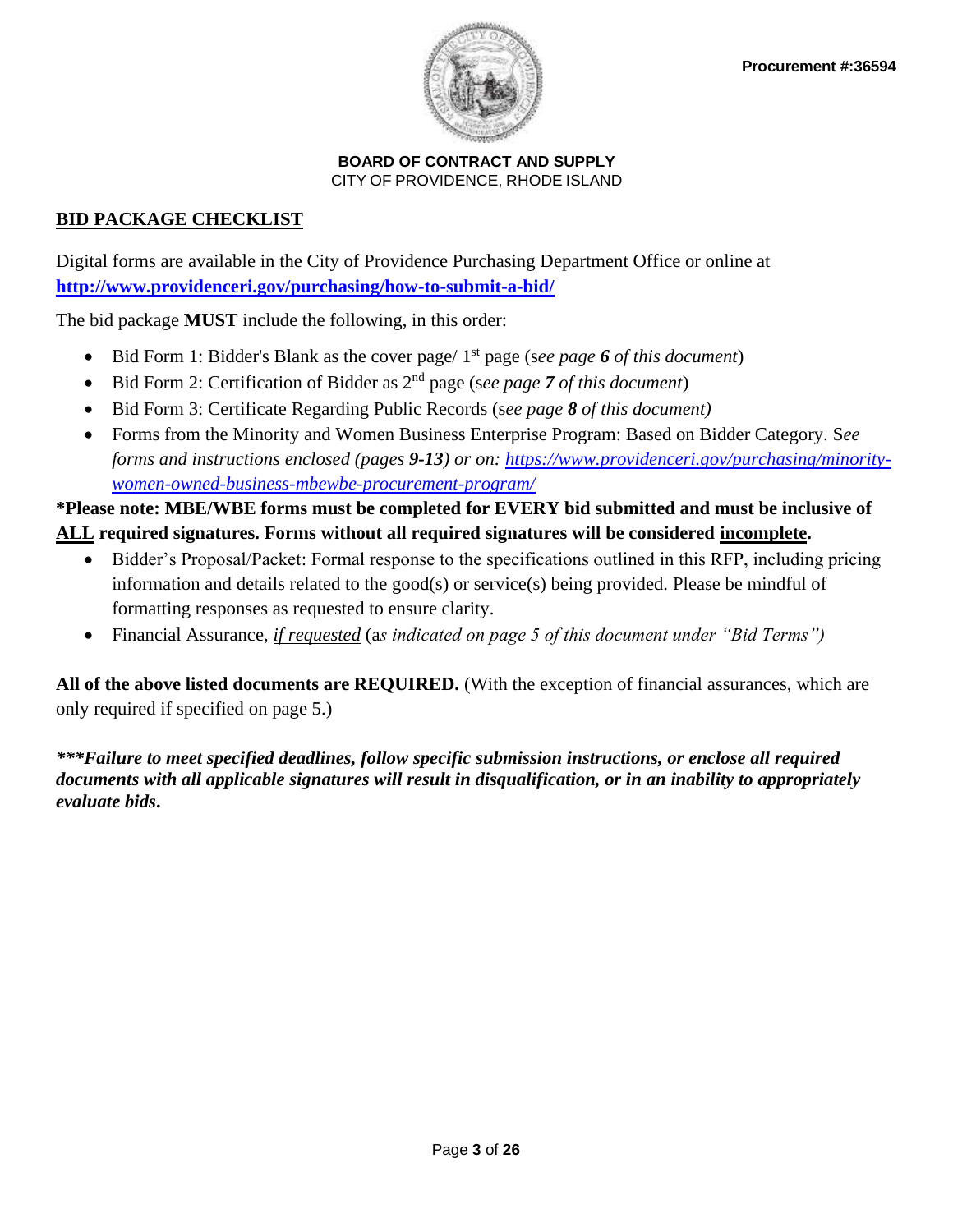

## **NOTICE TO VENDORS**

- 1. The Board of Contract and Supply will make the award to the lowest qualified and responsible bidder.
- 2. In determining the lowest responsible bidder, cash discounts based on preferable payment terms will not be considered.
- 3. Where prices are the same, the Board of Contract and Supply reserves the right to award to one bidder, or to split the award.
- 4. No proposal will be accepted if the bid is made in collusion with any other bidder.
- 5. Bids may be submitted on an "equal in quality" basis. The City reserves the right to decide equality. Bidders must indicate brand or the make being offered and submit detailed specifications if other than brand requested.
- 6. A bidder who is an out-of-state corporation shall qualify or register to transact business in this State, in accordance with the Rhode Island Business Corporation Act, RIGL Sec. 7-1.2-1401, et seq.
- 7. The Board of Contract and Supply reserves the right to reject any and all bids.
- 8. Competing bids may be viewed in person at the Department of the City Clerk, City Hall, Providence, immediately upon the conclusion of the formal Board of Contract and Supply meeting during which the bids were unsealed/opened. Bids may also be accessed electronically on the internet via the City's [Open](http://providenceri.iqm2.com/Citizens/Default.aspx)  [Meetings Portal.](http://providenceri.iqm2.com/Citizens/Default.aspx)
- 9. As the City of Providence is exempt from the payment of Federal Excise Taxes and Rhode Island Sales Tax, prices quoted are not to include these taxes.
- 10. In case of error in the extension of prices quoted, the unit price will govern.
- 11. The contractor will **NOT** be permitted to: a) assign or underlet the contract, or b) assign either legally or equitably any monies or any claim thereto without the previous written consent of the City Purchasing Director.
- 12. Delivery dates must be shown in the bid. If no delivery date is specified, it will be assumed that an immediate delivery from stock will be made.
- 13. A certificate of insurance will normally be required of a successful vendor.
- 14. For many contracts involving construction, alteration and/or repair work, State law provisions concerning payment of prevailing wage rates apply [\(RIGL Sec. 37-13-1 et seq.](http://webserver.rilin.state.ri.us/Statutes/TITLE37/37-13/INDEX.HTM))
- 15. No goods should be delivered, or work started without a Purchase Order.
- **16. Submit 3 copies of the bid to the City Clerk, unless the specification section of this document indicates otherwise.**
- 17. Bidder must certify that it does not unlawfully discriminate on the basis of race, color, national origin, gender, gender identity or expression, sexual orientation and/or religion in its business and hiring practices and that all of its employees are lawfully employed under all applicable federal, state and local laws, rules and regulations. (See Bid Form 2.)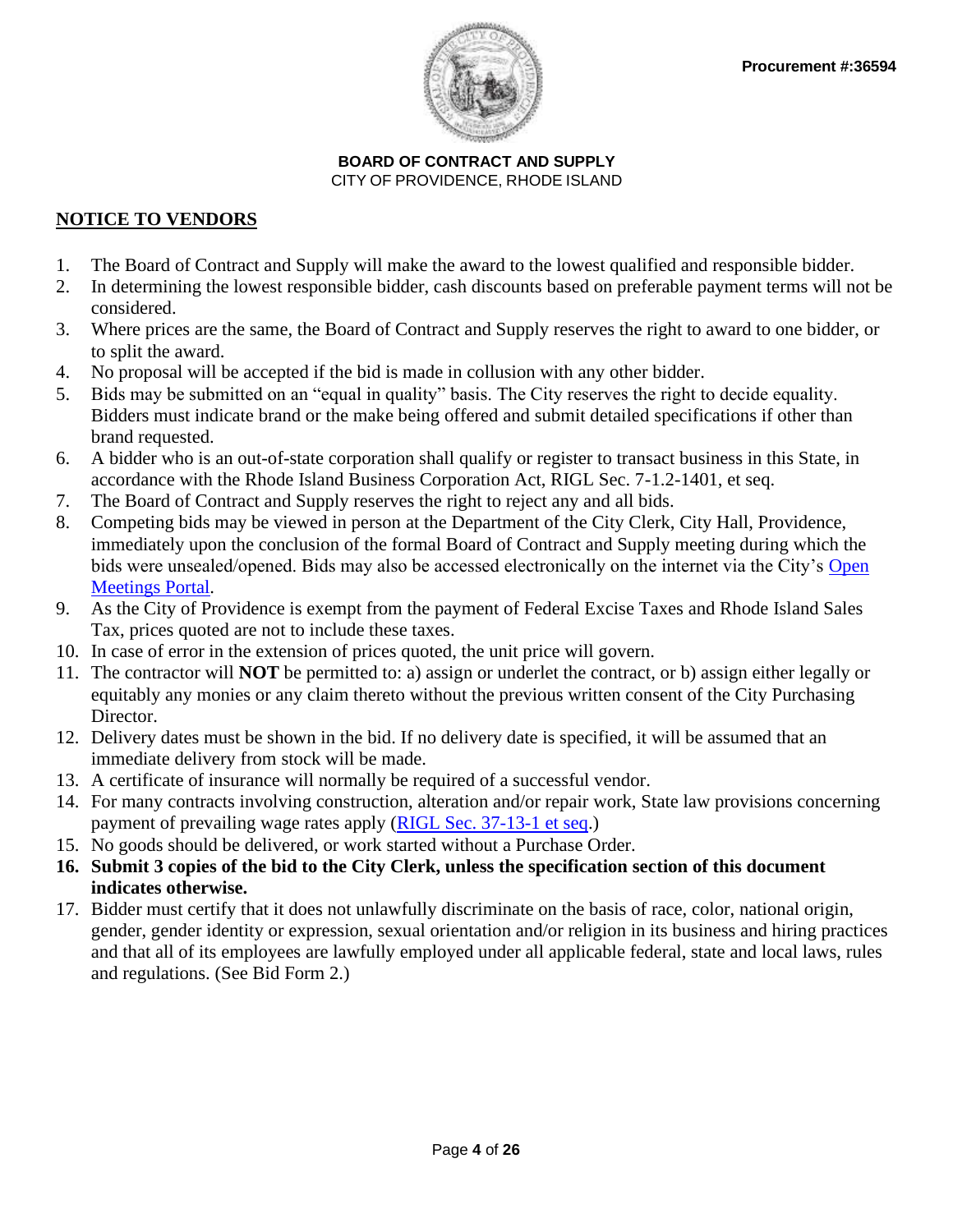

## **BID TERMS**

- 1. Financial assurances may be required in order to be a successful bidder for Commodity or Construction and Service contracts. If either of the first two checkboxes below is checked, the specified assurance **must accompany** a bid, or the bid will not be considered by the Board of Contract and Supply. The third checkbox indicates the lowest responsible bidder will be contacted and required to post a bond to be awarded the contract.
	- a) A certified check for **\$** must be deposited with the City Clerk as a guarantee that the Contract will be signed and delivered by the bidder.
	- b)  $\Box$  A bid bond in the amount of <u>per centum (%)</u> of the proposed total price, must be deposited with the City Clerk as a guarantee that the contract will be signed and delivered by the bidder; and the amount of such bid bond shall be retained for the use of the City as liquidated damages in case of default.
	- c)  $\Box$  A performance and payment bond with a satisfactory surety company will be posted by the bidder in a sum equal to one hundred per centum (100%) of the awarded contract.
	- d)  $\boxtimes$  No financial assurance is necessary for this item.
- 2. Awards will be made within **sixty (60) days of bid opening**. All bid prices will be considered firm, unless qualified otherwise. Requests for price increases will not be honored.
- 3. Failure to deliver within the time quoted or failure to meet specifications may result in default in accordance with the general specifications. It is agreed that deliveries and/or completion are subject to strikes, lockouts, accidents and Acts of God.

## **The following entry applies only for COMMODITY BID TERMS:**

### 4. Payment for partial delivery will not be allowed except when provided for in blanket or term contracts. **The following entries apply only for CONSTRUCTION AND SERVICE BID TERMS:**

- 5. Only one shipping charge will be applied in the event of partial deliveries for blanket or term contracts.
- 6. Prior to commencing performance under the contract, the successful bidder shall attest to compliance with the provisions of the Rhode Island Worker's Compensation Act, RIGL 28-29-1, et seq. If exempt from compliance, the successful bidder shall submit a sworn Affidavit by a corporate officer to that effect, which shall accompany the signed contract.
- 7. Prior to commencing performance under the contract, the successful bidder shall, submit a certificate of insurance, in a form and in an amount satisfactory to the City.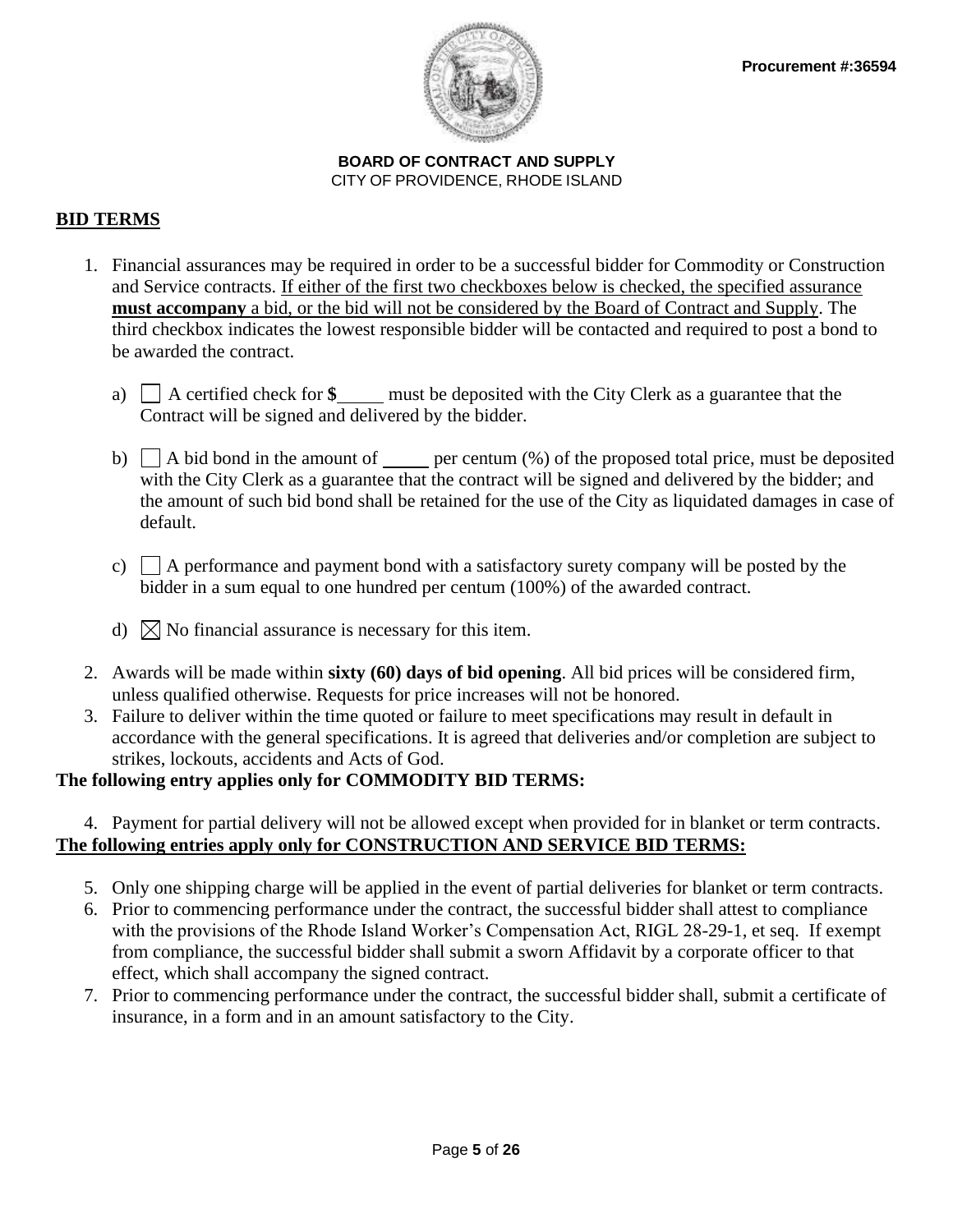

#### **BID FORM 1: Bidders Blank**

- 1. Bids must meet the attached specifications. Any exceptions or modifications must be noted and fully explained.
- 2. Bidder's responses must be in ink or typewritten, and all blanks on the bid form should be completed.
- 3. The price or prices proposed should be stated both in **WRITING** and in **FIGURES**, and any proposal not so stated may be rejected. **Contracts exceeding twelve months must specify annual costs for each year.**
- 4. Bids **SHOULD BE TOTALED** so that the final cost is clearly stated (unless submitting a unit price bid), however **each item should be priced individually**. Do not group items. Awards may be made on the basis of *total* bid or by *individual items*.
- *5.* All bids **MUST BE SIGNED IN INK.**

#### Name of Bidder (Firm or Individual):

| If the bidder's company is based in a state other than Rhode Island, list name and contact information for a local agent for service of                                                                                                       |  |
|-----------------------------------------------------------------------------------------------------------------------------------------------------------------------------------------------------------------------------------------------|--|
|                                                                                                                                                                                                                                               |  |
|                                                                                                                                                                                                                                               |  |
|                                                                                                                                                                                                                                               |  |
|                                                                                                                                                                                                                                               |  |
|                                                                                                                                                                                                                                               |  |
| * If you are submitting a unit price bid, please insert "Unit Price Bid"                                                                                                                                                                      |  |
| $\bm{r}$ , and $\bm{r}$ , and $\bm{r}$ , and $\bm{r}$ , and $\bm{r}$ , and $\bm{r}$ , and $\bm{r}$ , and $\bm{r}$ , and $\bm{r}$ , and $\bm{r}$ , and $\bm{r}$ , and $\bm{r}$ , and $\bm{r}$ , and $\bm{r}$ , and $\bm{r}$ , and $\bm{r}$ , a |  |

*Use additional pages if necessary for additional bidding details.* 

Signature of Representation

\_\_\_\_\_\_\_\_\_\_\_\_\_\_\_\_\_\_\_\_\_\_\_\_\_\_\_\_\_\_\_\_\_\_\_\_\_\_\_\_\_\_\_\_\_\_\_\_\_

\_\_\_\_\_\_\_\_\_\_\_\_\_\_\_\_\_\_\_\_\_\_\_\_\_\_\_\_\_\_\_\_\_\_\_\_\_\_\_\_\_\_\_\_\_\_\_\_

Title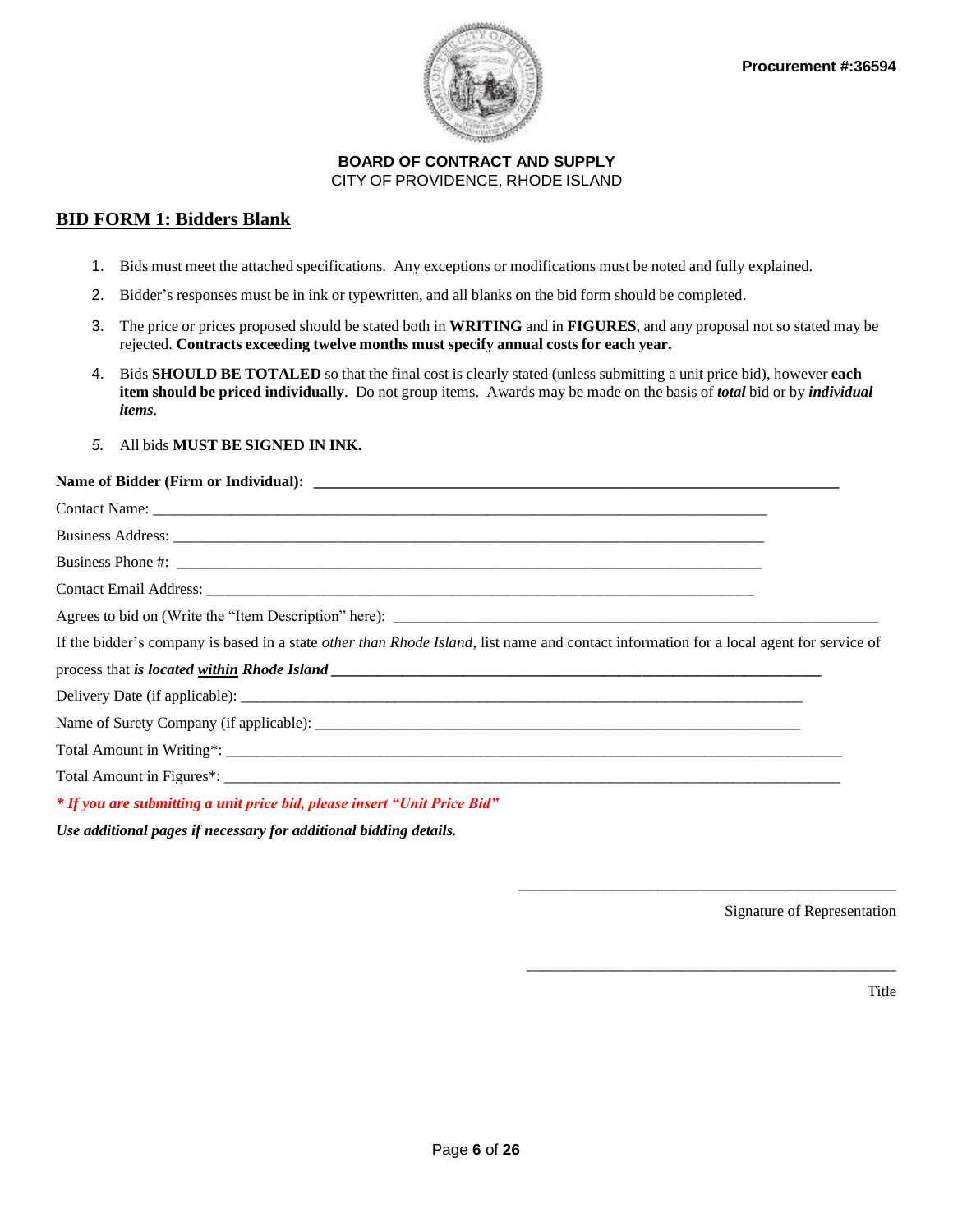

## **BID FORM 2: Certification of Bidder**

(Non-Discrimination/Hiring)

| Upon behalf of | (Firm or Individual Bidding),           |
|----------------|-----------------------------------------|
|                | (Name of Person Making Certification),  |
| being its      | (Title or "Self"), hereby certify that: |

- 1. Bidder does not unlawfully discriminate on the basis of race, color, national origin, gender, sexual orientation and/or religion in its business and hiring practices.
- 2. All of Bidder's employees have been hired in compliance with all applicable federal, state and local laws, rules and regulations.

I affirm by signing below that I am duly authorized on behalf of Bidder, on

this day of 20 .

Signature of Representation

\_\_\_\_\_\_\_\_\_\_\_\_\_\_\_\_\_\_\_\_\_\_\_\_\_\_\_\_\_\_\_\_\_\_\_\_\_\_\_\_\_\_\_\_\_\_\_\_\_

\_\_\_\_\_\_\_\_\_\_\_\_\_\_\_\_\_\_\_\_\_\_\_\_\_\_\_\_\_\_\_\_\_\_\_\_\_\_\_\_\_\_\_\_\_\_\_\_

Printed Name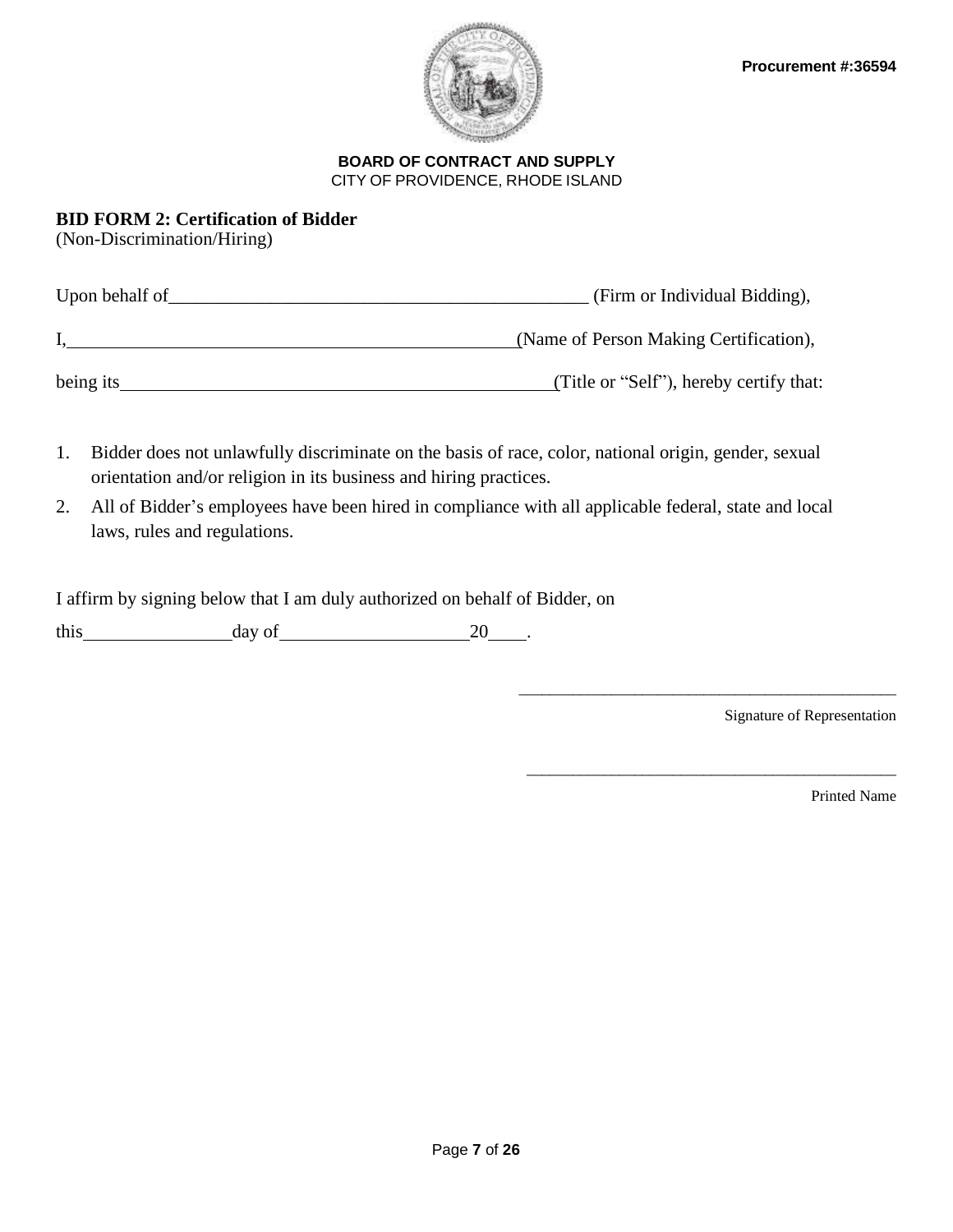

## **BID FORM 3: Certificate Regarding Public Records**

| Upon behalf of | (Firm or Individual Bidding),          |
|----------------|----------------------------------------|
|                | (Name of Person Making Certification), |
| being its      | (Title or "Self"), hereby certify an   |

understanding that:

- 1. All bids submitted in response to Requests for Proposals (RFP's) and Requests for Qualification (RFQ's), documents contained within, and the details outlined on those documents become public record upon receipt by the City Clerk's office and opening at the corresponding Board of Contract and Supply (BOCS) meeting.
- 2. The Purchasing Department and the issuing department for this RFP/RFQ have made a conscious effort to request that sensitive/personal information be submitted directly to the issuing department and only at request if verification of specific details is critical the evaluation of a vendor's bid.
- 3. The requested supplemental information may be crucial to evaluating bids. Failure to provide such details may result in disqualification, or an inability to appropriately evaluate bids.
- 4. If sensitive information that has not been requested is enclosed or if a bidder opts to enclose the defined supplemental information prior to the issuing department's request in the bidding packet submitted to the City Clerk, the City of Providence has no obligation to redact those details and bears no liability associated with the information becoming public record.
- 5. The City of Providence observes a public and transparent bidding process. Information required in the bidding packet may not be submitted directly to the issuing department at the discretion of the bidder in order to protect other information, such as pricing terms, from becoming public. Bidders who make such an attempt will be disqualified.

I affirm by signing below that I am duly authorized on behalf of Bidder, on

this day of 20 .

Signature of Representation

\_\_\_\_\_\_\_\_\_\_\_\_\_\_\_\_\_\_\_\_\_\_\_\_\_\_\_\_\_\_\_\_\_\_\_\_\_\_\_\_\_\_\_\_\_\_\_\_\_

\_\_\_\_\_\_\_\_\_\_\_\_\_\_\_\_\_\_\_\_\_\_\_\_\_\_\_\_\_\_\_\_\_\_\_\_\_\_\_\_\_\_\_\_\_\_\_\_

Printed Name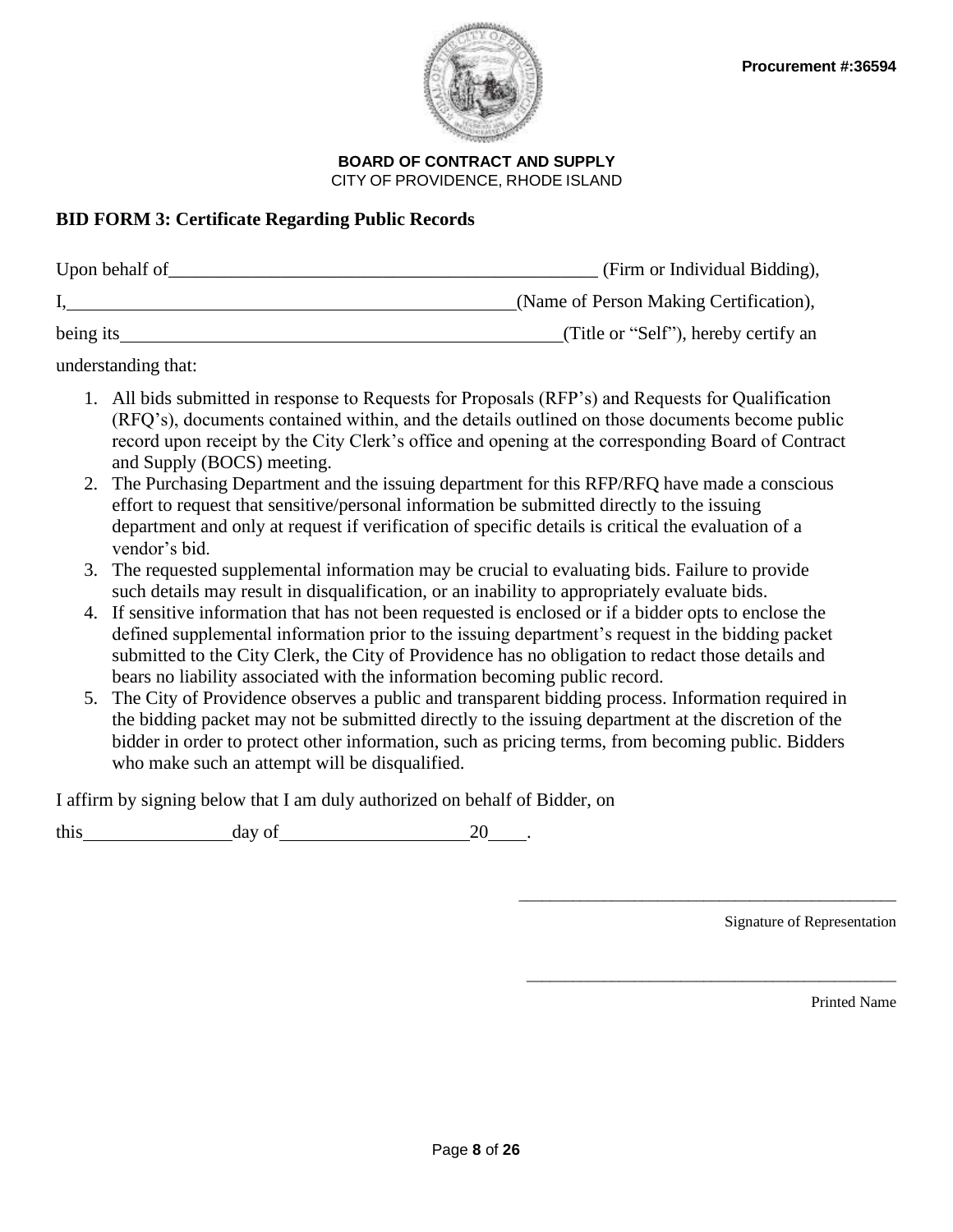

#### **WBE/MBE Form Instructions**

The City of Providence actively seeks Minority and Women business enterprises to participate in bids to meet the City's procurement needs. Pursuant to the City of Providence Code of Ordinances, Chapter 21, Article II, Sec. 21-52 (Minority and Women's Business Enterprise) and Rhode Island General Laws (as amended), Chapter 31-14, et seq. (Minority Business Enterprise), Minority Business Enterprise (MBE) and Women's Business Enterprise (WBE) participation goals apply to contracts.

> The goal for Minority Business Enterprise (MBE) participation is **10%** of the total bid value. The goal for Women's Business Enterprise (WBE) participation is **10%** of the total bid value. The goal for combined MBE/WBE participation is **20%** of the total bid value.

Only businesses certified with the State of Rhode Island as minority and/or women business enterprises are counted towards the City's goals. Eligible minority or women-owned businesses are encouraged to seek certification from the State of Rhode Island Minority Business Enterprise Compliance Office at: http://odeo.ri.gov/offices/mbeco/

**Note**: MBE certification with the State of Rhode Island on the basis of Portuguese heritage is not currently recognized by the City of Providence's MBE program.

#### **Bid Requirements:**

*All Bidders:* All bidders **must complete and submit the** *MBE/WBE Participation Affidavit* indicating whether or not they are a state-certified MBE/WBE and acknowledging the City's participation goals. Submission of this form is **required with every bid**. **Your bid will not be accepted without an affidavit**.

**Bidders who will be subcontracting: In addition to the MBE/WBE Participation Affidavit, Bidders who will be subcontracting must** submit the *Subcontractor Disclosure Form* as part of their bid submission. All subcontractors, regardless of MBE/WBE status, must be listed on this form. Business NAICS codes can be found at [https://www.naics.com/search/.](https://www.naics.com/search/) Awarded bidders are required to submit

## *Subcontractor Utilization and Payment Reports* with each invoice.

#### **Waiver Requests:**

- a) If the percentage of the total amount of the bid being awarded to MBE or WBE vendors is less than 20% (Box F on the Subcontractor Disclosure Form) and the prime contractor is not a Rhode Island State-certified MBE or WBE, the Bidder must complete the *MBE/WBE Waiver Request Form* for review.
- b) If the prime contractor company has the capacity to perform the whole project, the City of Providence requires the contractor to meet the city's goal of a combined 20% of MBE and WBE participation.
- c) If the contractor is a nonprofit organization, the City of Providence requires the nonprofit organization to provide the *MBE/WBE Participation Affidavit Form* and proof of its nonprofit status.
- d) If the contractor has researched the RI Certified minority list [\(http://odeo.ri.gov/offices/mbeco/mbe-wbe.php\)](http://odeo.ri.gov/offices/mbeco/mbe-wbe.php) and the state does not have any companies in the desired trade, the City of Providence requires the contractor to provide the *MBE/WBE Participation Affidavit Form*.
- e) Waivers will be considered for approval on a case-by-case basis.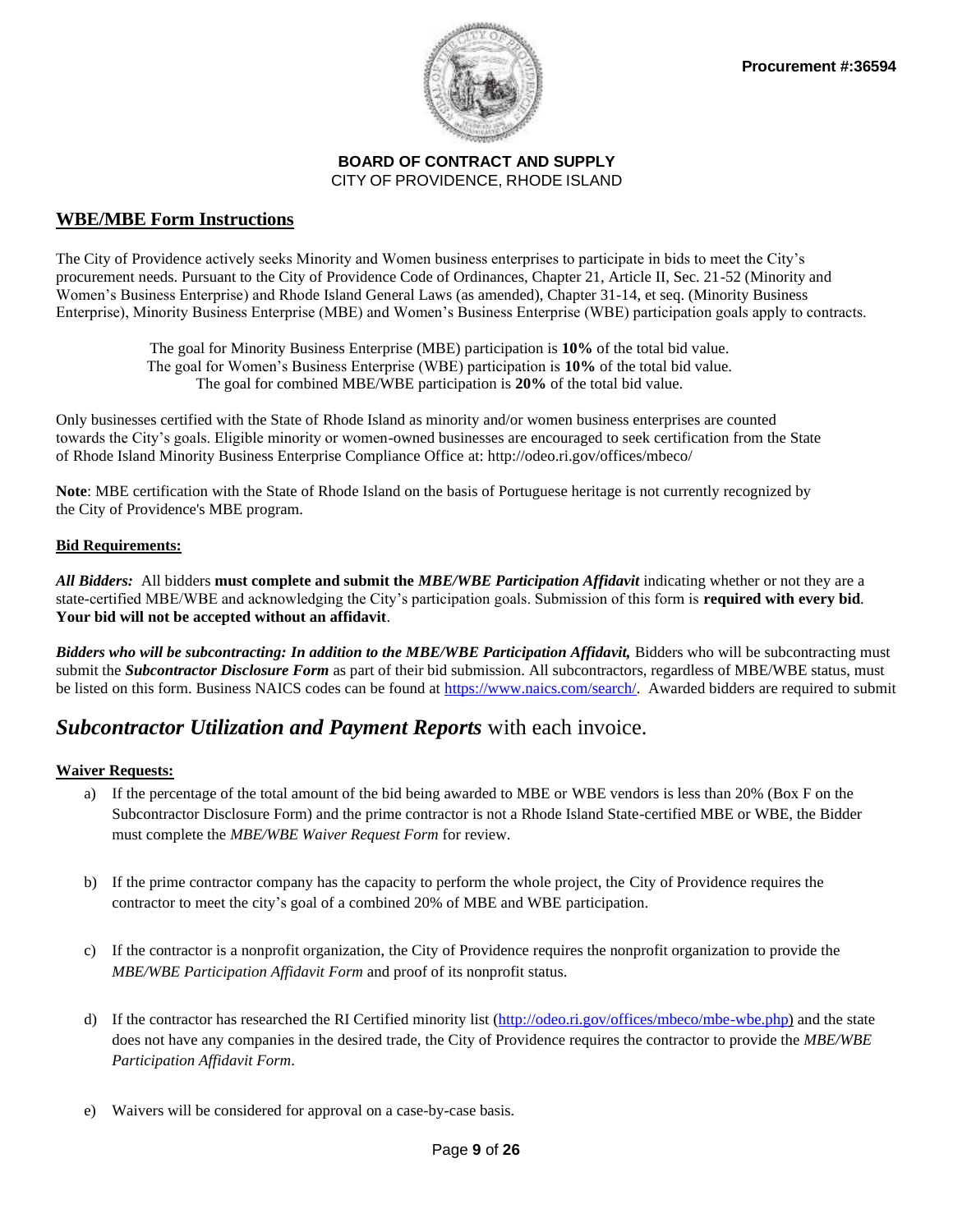

#### **Verifying MBE/WBE Certification**

It is the responsibility of the bidder to confirm that every MBE or WBE named in a proposal and included on a contract is certified by the Rhode Island Minority Business Enterprise Compliance Office. The current MBE/WBE directory is available at the State of RI MBE Office, One Capitol Hill, 2nd Floor, Providence, RI, or online at [http://odeo.ri.gov/offices/mbeco/mbe-wbe.php.](http://odeo.ri.gov/offices/mbeco/mbe-wbe.php) You can also call (401) 574-8670 to verify certification, expiration dates, and services that the MBE/WBE is certified to provide. Note: MBE certification with the State of Rhode Island on the basis of Portuguese heritage is not currently recognized by the City of Providence's MBE program.

#### **Form Instructions:**

Access all bid forms from<http://www.providenceri.gov/oeo/> or [http://www.providenceri.gov/purchasing/minority-women-owned](http://www.providenceri.gov/purchasing/minority-women-owned-business-mbewbe-procurement-program/)[business-mbewbe-procurement-program/.](http://www.providenceri.gov/purchasing/minority-women-owned-business-mbewbe-procurement-program/) Download the forms as blank PDFs. Once saved on your computer, fill them out using the Adobe program. The fillable PDFs must be completed in Adobe in order to be saved property. Google Chrome and similar platforms do not allow for the forms to be saved as filled PDFs. Therefore, please download the blank forms to your computer, then fill them out and save.

#### **Assistance with Form Requirements**

Examples of completed forms can be found on the City of Providence website at<http://www.providenceri.gov/oeo/> or [http://www.providenceri.gov/purchasing/minority-women-owned-business-mbewbe-procurement-program/.](http://www.providenceri.gov/purchasing/minority-women-owned-business-mbewbe-procurement-program/)

#### **Contract Requirements:**

Prime contractors engaging subcontractors must submit the *Subcontractor Utilization and Payment Report* to the City Department's Fiscal Agent with every invoice and request for final payment. A copy of all forms should be sent to the MBE/WBE Outreach Director Office, Grace Diaz at gdiaz@providenceri.gov. This form is not submitted as a part of the initial bid package. For contracts with durations of less than 3 months, this form must be submitted along with the contractor's request for final payment. The form must include all subcontractors utilized on the contract, both MBE/WBE and non- MBE/WBE, the total amount paid to each subcontractor for the given period and to date, A copy of all forms should be sent to the MBE/WBE Outreach Director Office, Grace Diaz at gdiaz@providenceri.gov. During the term of the contract, any unjustified failure to comply with the MBE/WBE participation requirements is a material breach of contract.

#### **Questions?**

For more information or for assistance with MBE/WBE Forms, contact the City of Providence MBE/WBE Outreach Director, Grace Diaz, at [gdiaz@providenceri.gov](mailto:mbe-wbe@providenceri.com) or (401) 680-5766.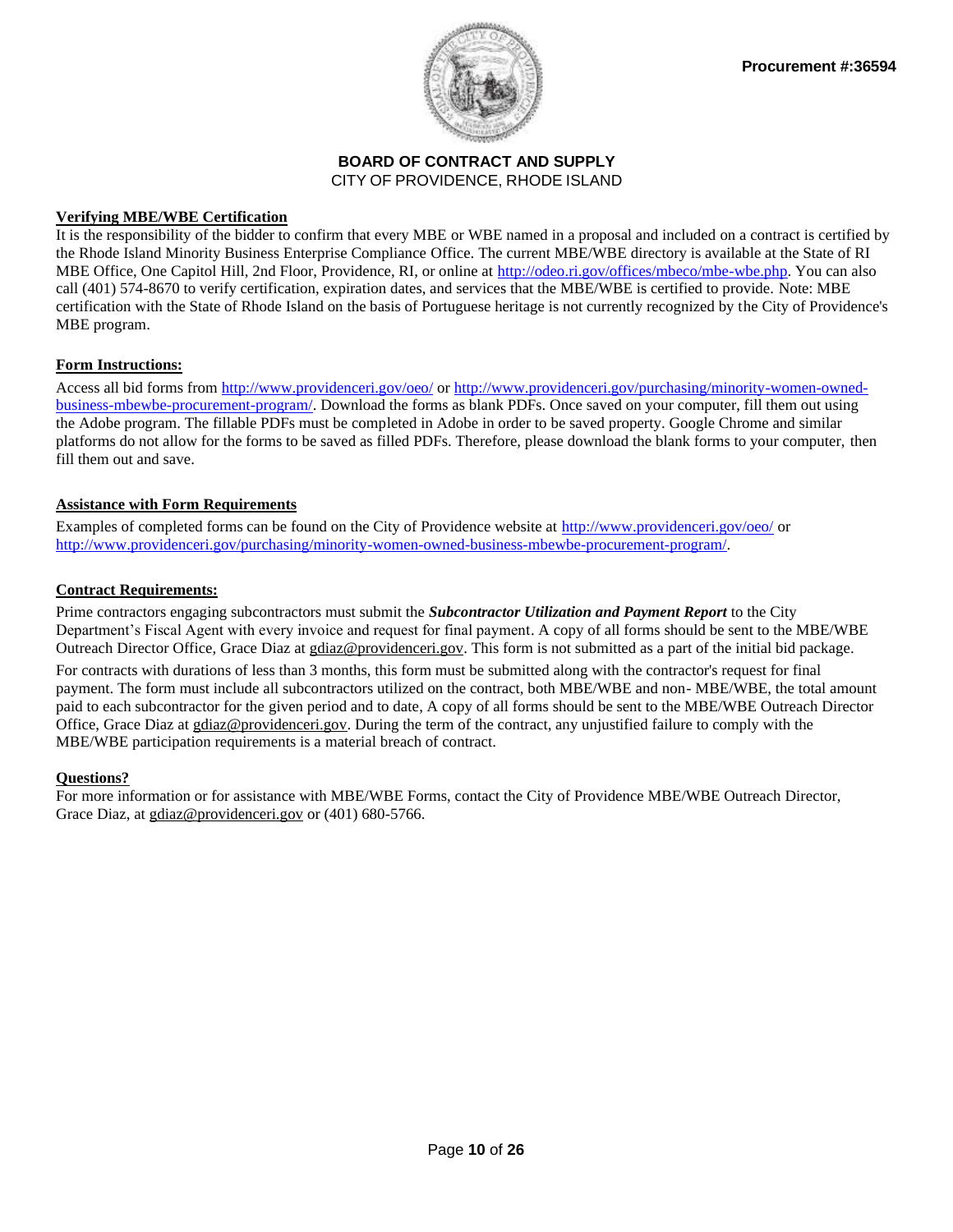

### **MBE/WBE PARTICIPATION AFFIDAVIT**

Project /Item Description (as seen on RFP):

| Prime Bidder:                    | <b>Contact Email and Phone</b> |  |
|----------------------------------|--------------------------------|--|
| Company Name, Address and Trade: |                                |  |
|                                  |                                |  |

\_\_\_\_\_\_\_\_\_\_\_\_\_\_\_\_\_\_\_\_\_\_\_\_\_\_\_\_\_\_\_\_\_\_\_\_\_\_\_\_\_\_\_\_\_\_\_\_\_\_\_\_\_\_\_\_\_\_\_\_\_\_\_\_\_\_\_\_\_\_\_\_\_\_\_\_\_\_\_\_\_\_\_\_\_\_\_\_\_\_\_\_\_\_\_\_\_  $\Box$ 

Which one of the following describes your business' status in terms of Minority and/or Woman-Owned Business Enterprise certification with the State of Rhode Island? \_\_\_\_\_MBE \_\_\_\_\_WBE \_\_\_\_\_Neither MBE nor WBE

#### **By initialing the following sections and signing the bottom of this document in my capacity as the contractor or an authorized representative of contractor, I make this Affidavit:**

It is the policy of the City of Providence that minority business enterprises (MBEs) and women business enterprises (WBEs) should have the maximum opportunity to participate in procurements and projects as prime contractors and vendors. Pursuant to Sec. 21-52 of the Providence Code of Ordinances and Chapter 31-14 *et seq*. of the Rhode Island General Laws (as amended), MBE and WBE participation goals apply to contracts.

> The goal for Minority Business Enterprise (MBE) participation is 10% of the total bid value. The goal for Women's Business Enterprise (WBE) participation is 10% of the total bid value. The goal for combined MBE/WBE participation is 20% of the total bid value.

#### **I acknowledge the City of Providence's goals of supporting MBE/WBE certified businesses.** Initial \_\_\_\_\_\_\_\_\_\_\_

If awarded the contract, I understand that my company must submit to the Minority and Women's Business Coordinator at the City of Providence (MBE/WBE Office), copies of all executed agreements with the subcontractor(s) being utilized to achieve the participation goals and other requirements of the RI General Laws. **I understand that these documents must be submitted prior to the issuance**  of a notice to proceed. Initial

**I understand that, if awarded the contract, my firm must submit to the MBE/WBE Office canceled checks and reports required by the MBE/WBE Office on a quarterly basis verifying payments to the subcontractors(s) utilized on the contract.** Initial \_\_\_\_\_\_\_\_\_\_\_

If I am awarded this contract and find that I am unable to utilize the subcontractor(s) identified in my Statement of Intent, I understand that I must substitute another certified MBE and WBE firm(s) to meet the participation goals. **I understand that I may not make a substitution until I have obtained the written approval of the MBE/WBE Office**. Initial \_\_\_\_\_\_\_\_\_\_\_

**If awarded this contract, I understand that authorized representatives of the City of Providence may examine the books, records and files of my firm from time to time, to the extent that such material is relevant to a determination of whether my firm is complying with the City's MBE/WBE participation requirements.** 

Initial \_\_\_\_\_\_\_\_\_\_\_

**I do solemnly declare and affirm under the penalty of perjury that the contents of the foregoing Affidavit are true and correct to the best of my knowledge, information, and belief.**

Signature of Bidder **Printed Name** 

Company Name Date

\_\_\_\_\_\_\_\_\_\_\_\_\_\_\_\_\_\_\_\_\_\_\_\_\_\_\_\_\_\_\_\_\_\_\_\_\_\_\_\_ \_\_\_\_\_\_\_\_\_\_\_\_\_\_\_\_\_\_\_\_\_\_\_\_\_\_\_\_\_\_\_\_\_\_\_\_\_\_\_\_

\_\_\_\_\_\_\_\_\_\_\_\_\_\_\_\_\_\_\_\_\_\_\_\_\_\_\_\_\_\_\_\_\_\_\_\_\_\_\_\_ \_\_\_\_\_\_\_\_\_\_\_\_\_\_\_\_\_\_\_\_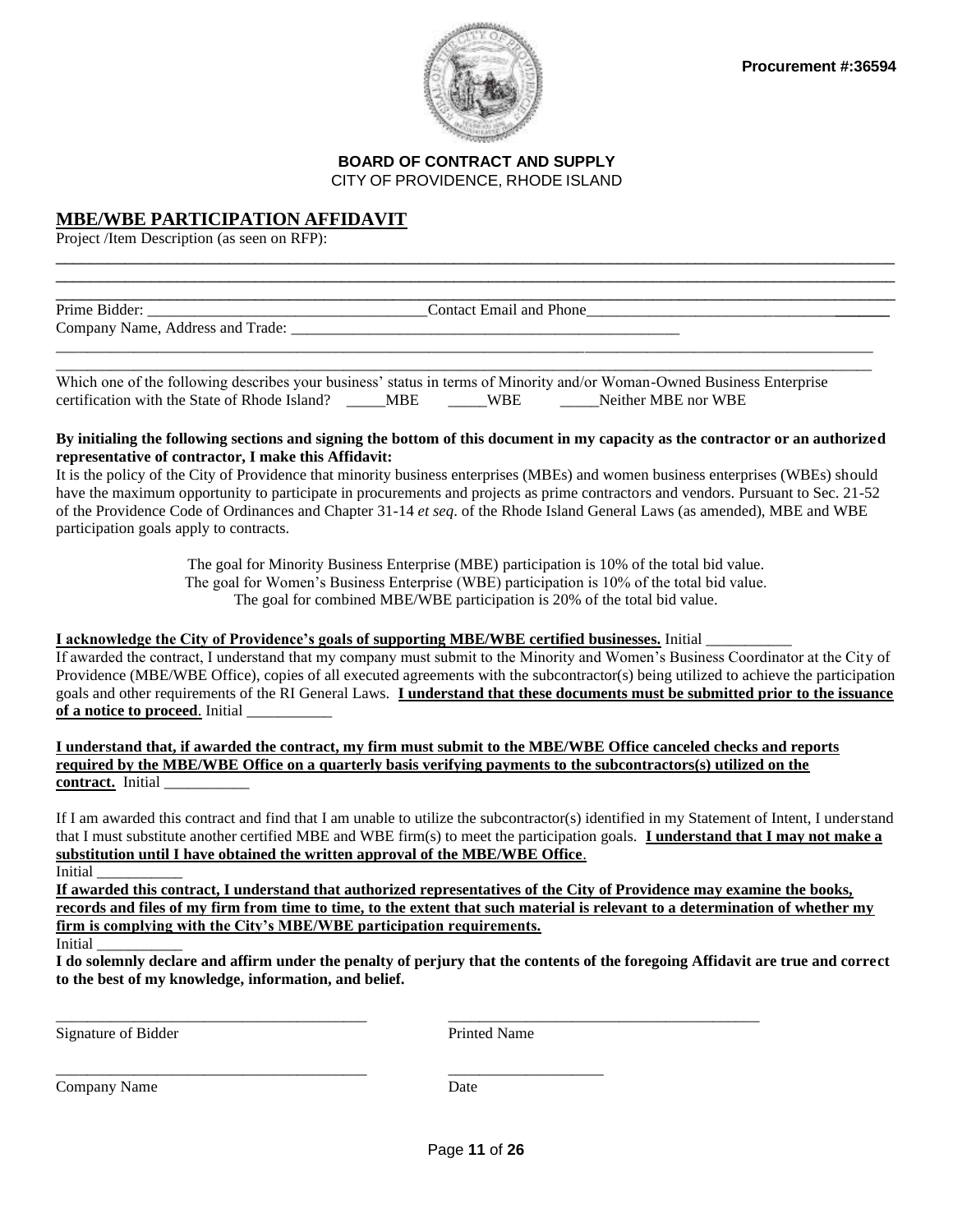

## **BOARD OF CONTRACT AND SUPPLY**

CITY OF PROVIDENCE, RHODE ISLAND

#### **SUBCONTRACTOR DISCLOSURE FORM**

Fill out this form only if you WILL SUBCONTRACT with other parties. If you will not subcontract any portion of the **proposed bid, do not fill out this form.**

Prime Bidder: \_\_\_\_\_\_\_\_\_\_\_\_\_\_\_\_\_\_\_\_\_\_\_\_\_\_\_\_\_\_\_\_\_\_\_\_\_\_\_ Primary NAICS\_\_\_\_\_\_\_\_\_\_\_\_\_\_\_\_\_\_\_\_\_\_\_\_\_\_\_\_\_\_\_\_\_\_\_\_

Code:\_\_\_\_\_\_\_\_\_\_\_\_\_\_\_\_\_\_\_\_\_\_\_\_\_\_\_\_\_\_\_\_\_\_\_\_

Item Description (as seen on RFP): \_\_\_\_\_\_\_\_\_\_\_\_\_\_\_\_\_\_\_\_\_\_\_\_\_\_\_\_\_\_\_\_\_\_\_\_\_\_\_\_\_\_\_\_\_\_\_\_\_\_\_\_\_\_\_\_\_\_\_\_\_\_\_\_\_\_\_\_\_\_

**Please list all Subcontractors below.** Include the total dollar value that you propose to share with each subcontractor and the dollar amount to be subcontracted. Please check off MBE and WBE where applicable. The directory of all statecertified MBE/WBE firms is located at [www.mbe.ri.gov.](http://www.mbe.ri.gov/) Business NAICS codes can be found at

\_\_\_\_\_\_\_\_\_\_\_\_\_\_\_\_\_\_\_\_\_\_\_\_\_\_\_\_\_\_\_\_\_\_\_\_\_\_\_\_\_\_\_\_\_\_\_\_\_\_\_\_\_\_\_\_\_\_\_\_\_\_\_\_\_\_\_\_\_\_\_\_\_\_\_\_\_\_\_\_\_\_\_\_\_\_\_\_\_\_\_\_\_\_\_\_\_\_\_\_

<https://www.naics.com/search/>

| <b>Proposed Subcontractor</b>                                                                                        | <b>MBE</b> | <b>WBE</b> | Primary<br><b>NAICS</b><br>Code | Date of<br><b>Mobilization</b> | <b>\$ Value of Subcontract</b> |               |
|----------------------------------------------------------------------------------------------------------------------|------------|------------|---------------------------------|--------------------------------|--------------------------------|---------------|
|                                                                                                                      |            |            |                                 |                                | \$                             |               |
|                                                                                                                      |            |            |                                 |                                | \$                             |               |
|                                                                                                                      |            |            |                                 |                                | \$                             |               |
|                                                                                                                      |            |            |                                 |                                | \$                             |               |
|                                                                                                                      |            |            |                                 |                                | \$                             |               |
|                                                                                                                      |            |            |                                 |                                | \$                             |               |
| A. MBE SUBCONTRACTED AMOUNT:                                                                                         |            |            |                                 |                                | \$                             |               |
| <b>B. WBE SUBCONTRACTED AMOUNT:</b>                                                                                  |            |            |                                 |                                | \$                             |               |
| C. NON-MBE WBE SUBCONTRACTED AMOUNT:                                                                                 |            |            |                                 |                                | \$                             |               |
| D. DOLLAR AMOUNT OF WORK DONE BY THE PRIME CONTRACTOR:                                                               |            |            |                                 |                                | \$                             |               |
| E. TOTAL AMOUNT OF BID (SUM OF A, B, C, & D):                                                                        |            |            |                                 |                                | \$                             |               |
| F. PERCENTAGE OF BID SUBCONTRACTED TO MBES AND WBES.<br>(Divide the sum of A and B by E and multiply result by 100). |            |            |                                 |                                |                                | $\frac{0}{0}$ |

Please read and initial the following statement acknowledging you understand. If the percentage of the total amount of the bid being awarded to MBE or WBE vendors is less than 20% (Box (F) and the prime contractor is NOT a Rhode Island State-certified MBE or WBE, **you must fill out the MBE/WBE WAIVER REQUEST FORM for consideration by City of Providence MBE/WBE Outreach Director.** Initial Required

\_\_\_\_\_\_\_\_\_\_\_\_\_\_\_\_\_\_\_\_\_\_\_\_\_\_\_\_\_\_\_\_\_\_\_\_\_\_\_\_ \_\_\_\_\_\_\_\_\_\_\_\_\_\_\_\_\_\_\_\_\_\_\_\_\_\_\_\_\_\_\_\_\_\_\_\_\_\_\_\_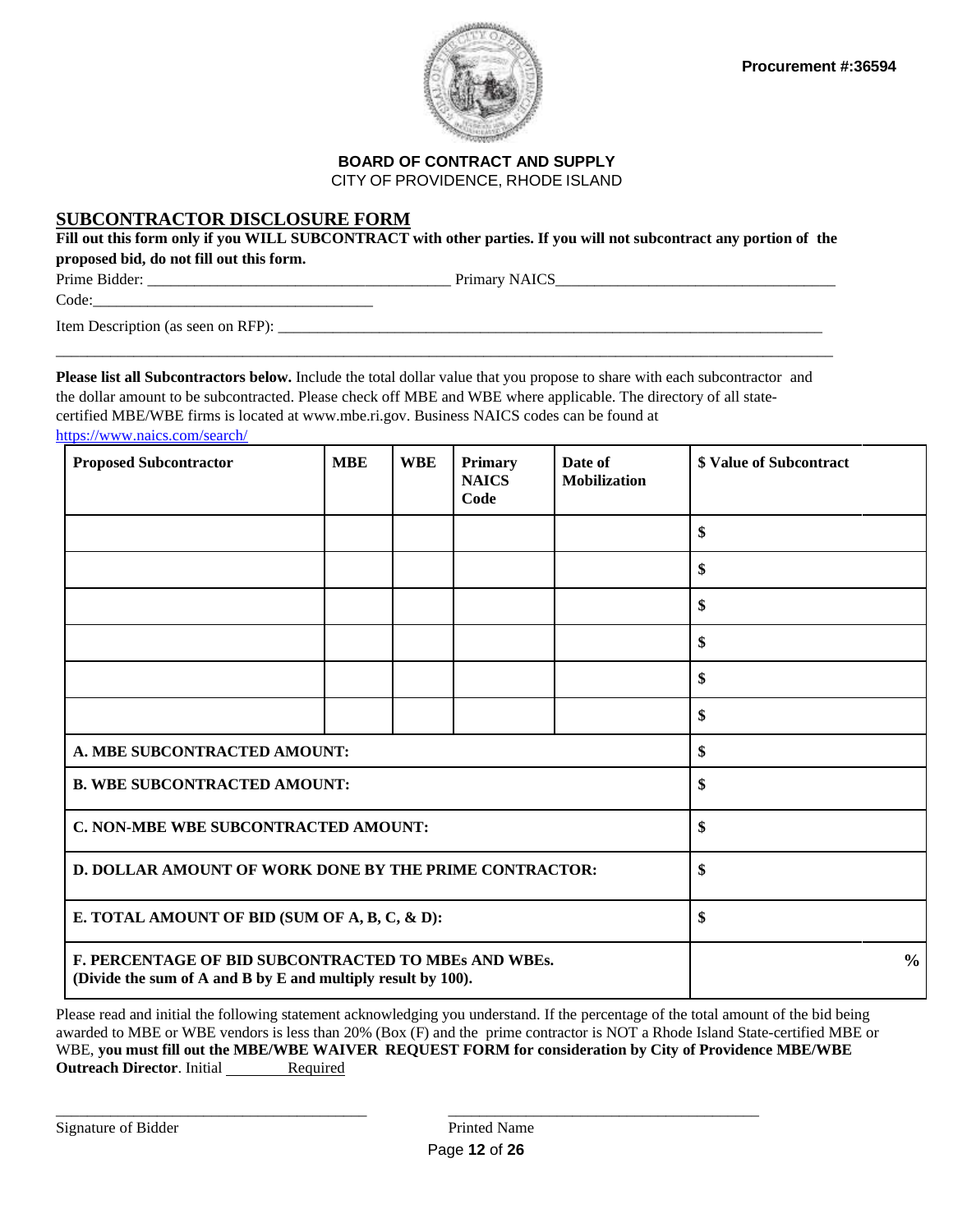

#### **MBE/WBE Waiver Request Form**

#### **Fill out this form only if you did not meet the 20% MBE/WBE participation goal. State-certified MBE or WBE Prime Bidders are NOT REQUIRED to fill out this form.**

Submit this form to the City of Providence MBE/WBE Outreach Director, Grace Diaz, at mbe-wbe@providenceri.gov, for review **prior to bid submission.** This waiver applies only to the current bid which you are submitting to the City of Providence and does not apply to other bids your company may submit in the future. **In case a waiver is need it City Department Directors should not** recommend a bidder for award if this form is not included, absent or is not signed by the city of Providence MBE/WBE director**.**

| Prime Bidder:                               | Contact Email and Phone |
|---------------------------------------------|-------------------------|
| Company Name, Address: _                    | Trade                   |
| Project /Item Description (as seen on RFP): |                         |
|                                             |                         |

\_\_\_\_\_\_\_\_\_\_\_\_\_\_\_\_\_\_\_\_\_\_\_\_\_\_\_\_\_\_\_\_\_\_\_\_\_\_\_\_\_\_\_\_\_\_\_\_\_\_\_\_\_\_\_\_\_\_\_\_\_\_\_\_\_\_\_\_\_\_\_\_\_\_\_\_\_\_\_\_\_\_\_\_\_\_\_\_\_\_\_\_\_\_\_\_\_\_\_\_\_\_\_\_\_

To receive a waiver, you must list the certified MBE and/or WBE companies you contacted, the name of the primary individual with whom you interacted, and the reason the MBE/WBE company could not participate on this project.

| <b>MBE/WBE Company</b><br><b>Name</b> | <b>Individual's Name</b> | <b>Company Name</b> | Why did you choose not to<br>work with this company? |
|---------------------------------------|--------------------------|---------------------|------------------------------------------------------|
|                                       |                          |                     |                                                      |
|                                       |                          |                     |                                                      |
|                                       |                          |                     |                                                      |
|                                       |                          |                     |                                                      |
|                                       |                          |                     |                                                      |
|                                       |                          |                     |                                                      |
|                                       |                          |                     |                                                      |

I acknowledge the City of Providence's goal of a combined MBE/WBE participation is 20% of the total bid value. I am requesting a waiver of \_\_\_\_\_\_ % MBE/WBE (20% minus the value of **Box F** on the Subcontractor Disclosure Form). If an opportunity is identified to subcontract any task associated with the fulfillment of this contract, a good faith effort will be made to select MBE/WBE certified businesses as partners.

| Signature of Prime Contractor / or Duly Authorized Representative | Printed Name |  |
|-------------------------------------------------------------------|--------------|--|
| Date Signed                                                       |              |  |

Signature of City of Providence (or Designee (Only) Printed Name of City of Providence Date Signed MBE/WBE Outreach Director MBE/WBE Outreach Director

\_\_\_\_\_\_\_\_\_\_\_\_\_\_\_\_\_\_\_\_\_\_\_\_\_\_\_\_\_\_\_\_\_ \_\_\_\_\_\_\_\_\_\_\_\_\_\_\_\_\_\_\_\_\_\_\_\_\_\_\_\_\_\_\_\_\_ \_\_\_\_\_\_\_\_\_\_\_\_\_\_\_\_\_\_\_\_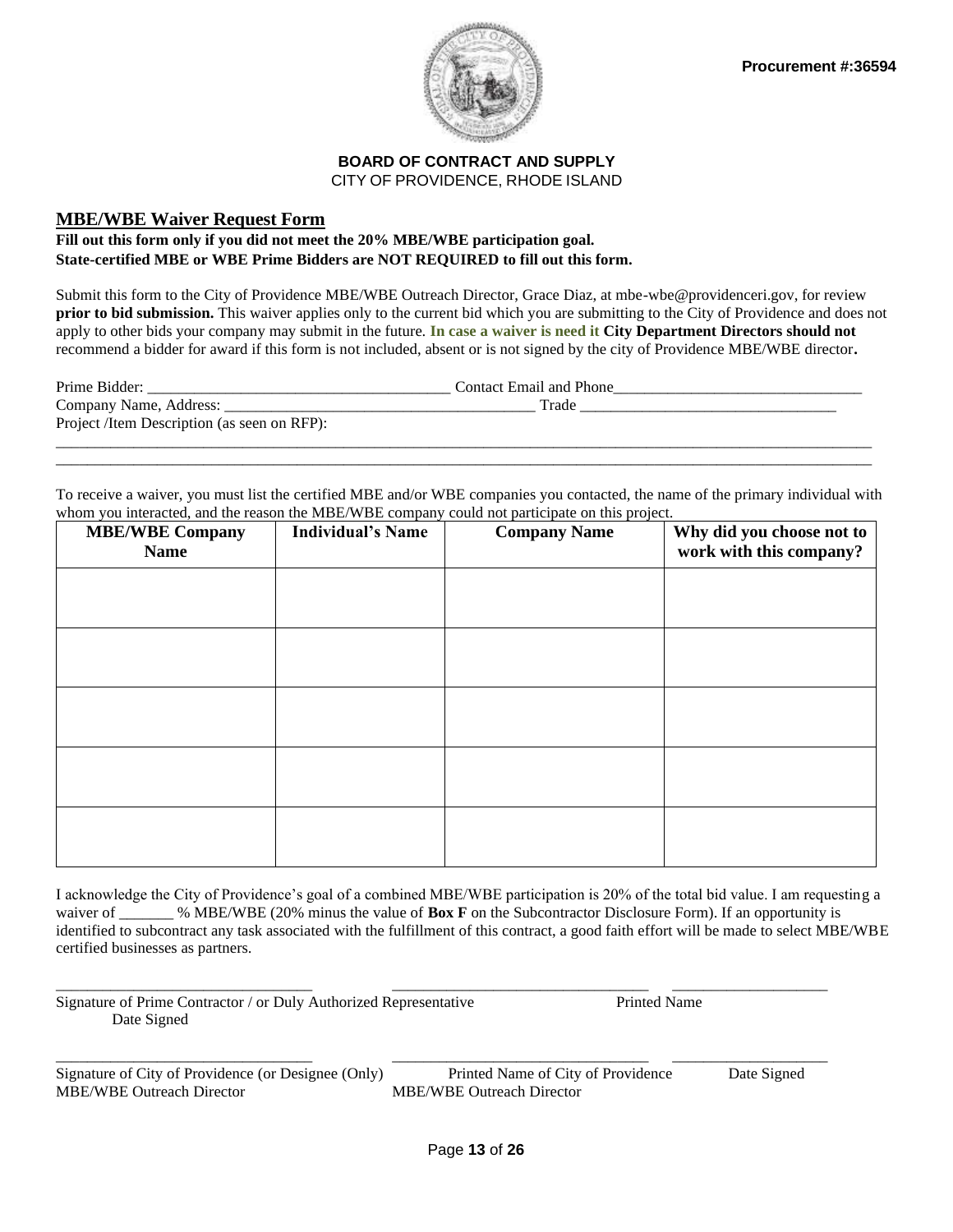

# **BID PACKAGE SPECIFICATIONS**

The COVID-19 pandemic devastated the economies of cities across the country and severely impacted residents' ability to remain employed. In Providence, for example, the unemployment rate peaked at 19.2% in 2020, the seventh highest rate in the state.<sup>1</sup> The City still has not fully recovered from the job loss that occurred. One of the many impacts of unemployment is the reduced ability to pay for outstanding court and/or traffic fines, leading to a compounding of the fines and suspension of a driver's license. A pre-pandemic case study published by the the New York Law School and the Fines and Fees Justice Center found that in the years 2018 and 2019, the total driver's licenses suspended by the Rhode Island Traffic Tribunal was 22,202 and 20,769, respectively<sup>2</sup>. The study also found that 90% of suspensions were due to failure to pay court fines or failure to appear for a hearing. In 2021, the Rhode Island DMV issued more than 53,000 suspensions, over 10,000 of which were licenses with a Providence zip code on file<sup>3</sup>.

To understand how outstanding fines and fees and license suspensions impact residents, the City commissioned Open Doors in 2021 to administer a survey and a series of focus groups<sup>4</sup>. 317 Providence residents completed the survey, and the demographics of participants over represent people of color (44.9% of the Providence population, 66.9% of survey participants). Open Doors found that participants consistently identified the inability to afford to restore their licenses, while still needing to use their vehicles to complete routine activities, as an ongoing barrier to their financial stability, workforce participation, and ability to avoid the criminal legal system. This is particularly acute for residents living in Providence's Qualified Census Tracts, where as many as 96% of workers rely on driving a vehicle to commute to work<sup>5</sup>.

One of the many impacts of driving with a suspended license while completing tasks necessary for participation in the economy can include arrest. In fact, arrests related to driving on a suspended/revoked license represent the greatest share of known reasons for arrests in Providence.<sup>6</sup> Black residents are arrested at a rate nearly double their share of the population, and Latinx residents are similarly arrested at a rate disproportionate to their share of the population. Moreover, if a resident is identified as having a suspended license, the existing response from law enforcement – physical arrest, citation issuance, or issuance of a court summons – adds to existing court debt. The legal system's response thus creates a cycle of debt whereby residents have their license suspended because they are unable to pay fines and fees, are arrested for driving on a suspended license, and then receive more fines and fees that they cannot afford. Residents' financial stability is inhibited without ever achieving the goal of ensuring drivers have proper licensing.

There is broad support amongst the general Providence population related to fines and fees related reform. An analysis of a survey, provided by students of the Harvard Kennedy School of Government, found that "67% of

<sup>1</sup> [PVD COVID19 Resiliency and Recovery Task Force Report](https://pvdrescueplan.com/wp-content/uploads/2021/11/PVDARPA-Report112921-.pdf)

<sup>2</sup> Fines & Fees: A Contextualization of how Driver's License Suspensions Impact Communities in Rhode Island & Indiana <sup>3</sup> The 2021 DMV Statistics were obtained via a public records request. The data are still being evaluated and these numbers should be considered estimates.

<sup>4</sup> [Unfair Fines: Feedback and Recommendations](http://www.opendoorsri.org/) on Providence Municipal Fines

<sup>5</sup> PolicyMap - [Qualified Census Tract and Commuting to Work](https://www.policymap.com/newmaps#/)

<sup>6</sup>[PFM Public Safety Review Findings](https://www.providenceri.gov/community-relations/pfm-public-safety-review-findings/)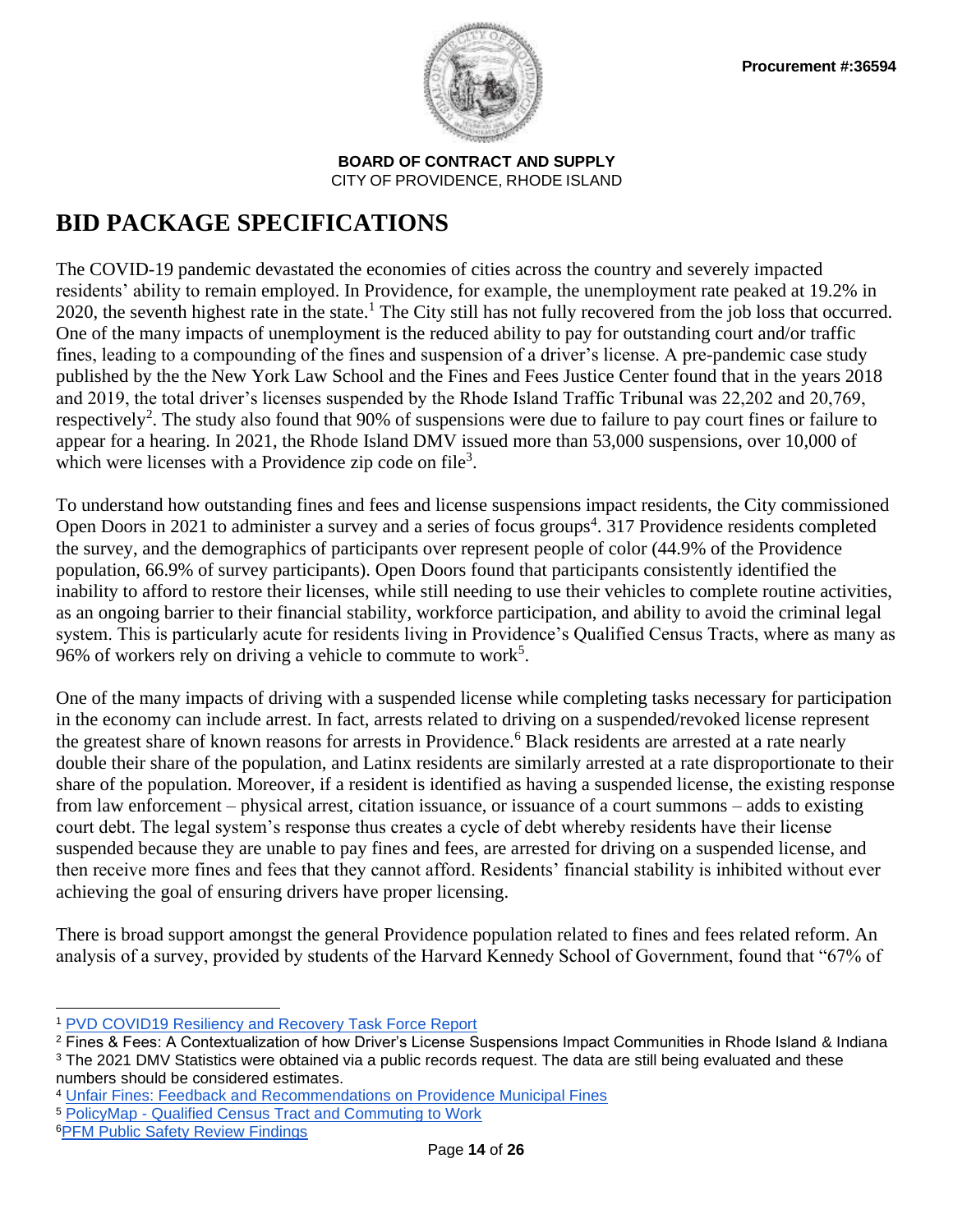

respondents leaned toward being supportive or very supportive of reform<sup>7</sup>." The City recognizes that investing in driver's license restoration services is an effective and tangible strategy to aid in Providence's economic recovery from the COVID-19 pandemic. Implementation of these services will increase employment opportunities and improve financial stability of communities most impacted by the virus' health and economic impacts. The City seeks qualified vendors to achieve the listed goals by administering the outlined scope of work.

## **Goals**

The City of Providence seeks an organization(s) to provide restoration services for Providence residents with suspended driver's licenses as a result of unpaid municipal and/or state court fines, a missed traffic court hearing, and/or other monetary-related suspensions. This project aims to:

- 1. Increase the number of Providence drivers with a valid driver's license;
- 2. Improve indigent residents' financial stability by reducing or discharging court debt, or enrolling into a payment plan;
- 3. Increase access to workforce opportunities otherwise restricted by a suspended driver's license;
- 4. Increase the time Providence Police Department can focus on addressing Part I crimes by decreasing the number of Providence residents arrested for driving with a suspended license;
- 5. Improve mental and physical health outcomes that are negatively impacted by outstanding court debt and license suspension;
- 6. Increase Providence residents' access to driver's license restoration services via in-person and/or digital platforms;
- 7. Capture relevant qualitative and quantitative data to use as a basis for future state law/regulation reform related to debt-based driver's license suspensions.

## **Scope of Work**

Organization(s) selected for this project will complete the below scope of work. Organizations are encouraged to apply as a collective with one lead applicant if, individually, they cannot complete all tasks within the scope.

## **Task 1:** Provide peer navigator support for clients that require non-legal assistance

**Activities:**

- Assist with the collection of necessary paperwork
- Assist in the identification of sources of debt leading to license suspension
- Assist with the coordination of transportation to relevant state and/or municipal agencies
- Assist with the coordination of payment to relevant state and/or municipal agencies
- Assist with scheduling follow-up appointments with relevant state and/or municipal agencies

<sup>7</sup> A memo titled: *Fines and Fees Reform City of Providence* was provided to the City by the Harvard Kennedy School of Government students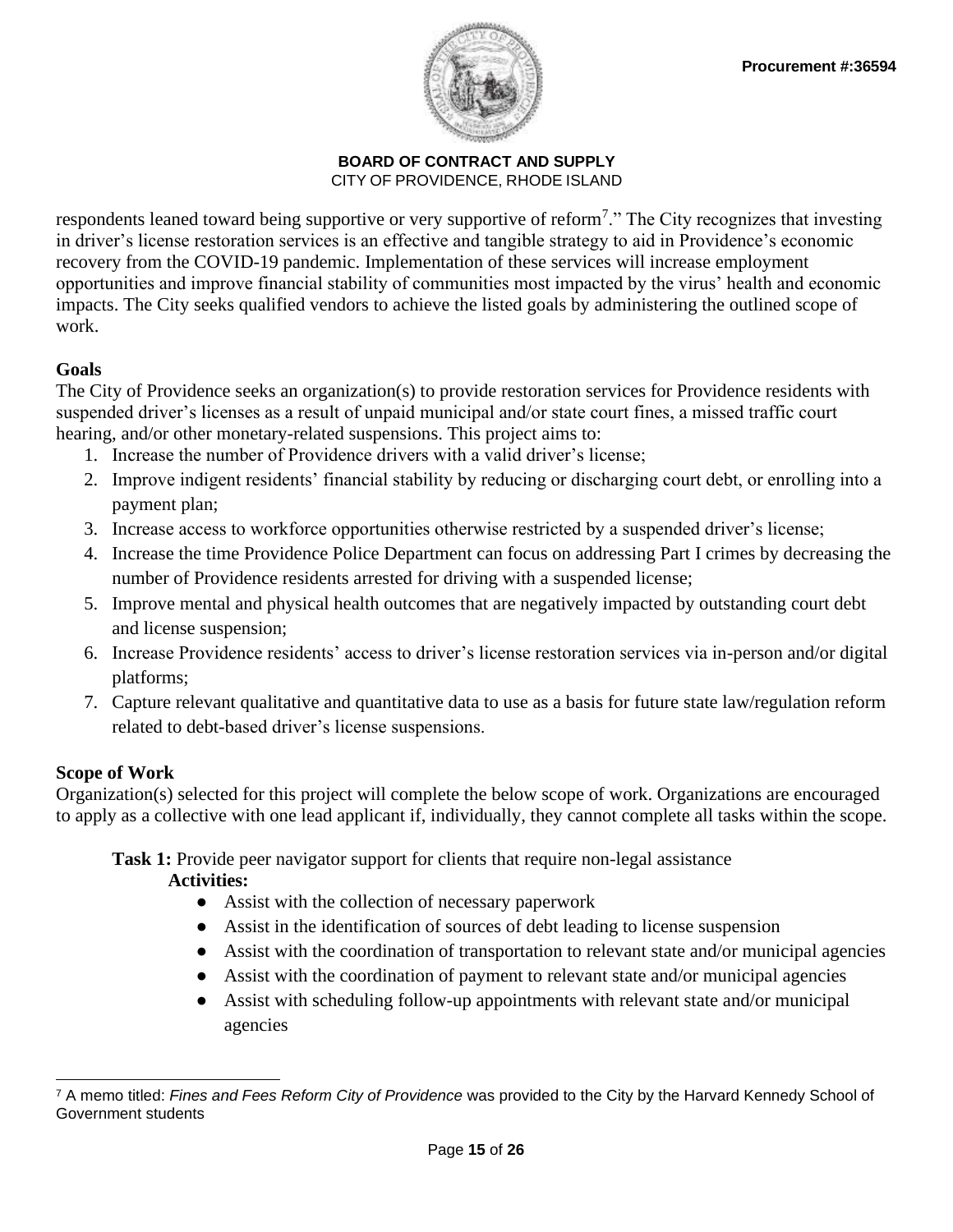

- Refer residents to agencies/programs that can provide basic needs supports like housing, food security, utility assistance, and job placement
- Conduct an initial screening to determine residents' eligibility for services

## **Deliverable:**

• Monthly summary of task measures

## **Task Measures:**

- Total number of residents assisted
- Demographics of residents assisted
	- Annual income
	- Race
	- Ethnic origin
	- Zip Code
	- Gender identity
	- Age
	- Housing status
- Type of assistance provided
- Number of referrals made to basic support and job placement opportunities
- Summary of where residents are in the restoration process
- Amount of court debt owed before navigator services
- Average age of court debt
- Range of age of court debt
- Amount of court debt owed after navigator services
- Status of license (on-going)
- Average length of time with a suspended license
- Range of length of time with a suspended license

**Task 2:** Provide legal support and/or representation for clients required to interface with municipal and/or state courts/agencies

## **Activities:**

- Assist residents with understanding legal communications related to license suspension and court debt sent by state/municipal government entities
- Assist residents with understanding court-issued warrants for failure to appear as they relate to license suspension cases
- Represent clients in state/municipal government hearings to negotiate a reduction or discharge of court debt impeding license restoration

## **Deliverable:**

• Monthly summary of task measures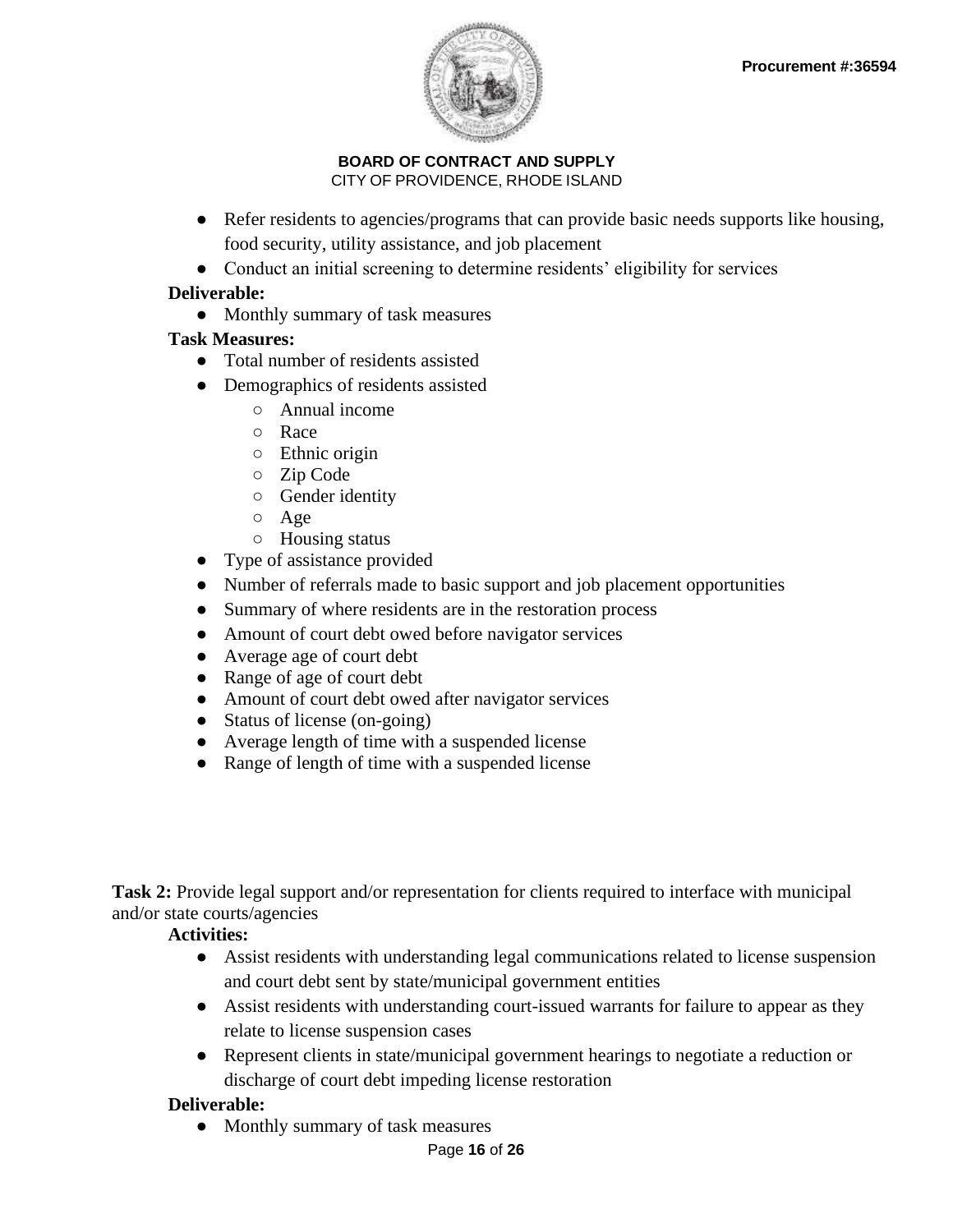

#### **Task Measures:**

- Total number of residents assisted
- Demographics of residents assisted
	- Annual income
	- Race
	- Ethnic origin
	- Zip Code
	- Gender identity
	- Age
	- Housing status
- Type of assistance provided
- Status of license (on-going)
- Amount of court debt owed before legal support/representation
- Amount of court debt owed after legal support/representation
- Age of court debt
- Length of time with suspended license

**Task 3:** Develop a multilingual outreach strategy to identify and recruit eligible residents to participate in the program

#### **Activities:**

- Provide information about the program via in-person tabling at (non-exhaustive list):
	- Community centers
	- Churches
	- Indoor and outdoor festivals
	- High foot-traffic public areas
	- Existing court debt discharge events
- Translate all promotional materials into (at least) Spanish, but also consider Khmer, Portuguese, and other languages spoken by residents in Providence
- Create a digital marketing campaign to promote services

#### **Deliverables:**

- Professional quality physical and digital flyers
- Regular social media posts
- Regular email outreach
- Monthly summary of task measures

#### **Task Measures:**

- Social media campaign reach
- Email marketing campaign reach
- Name and location of in-person events attended
- Number of referrals made during in-person events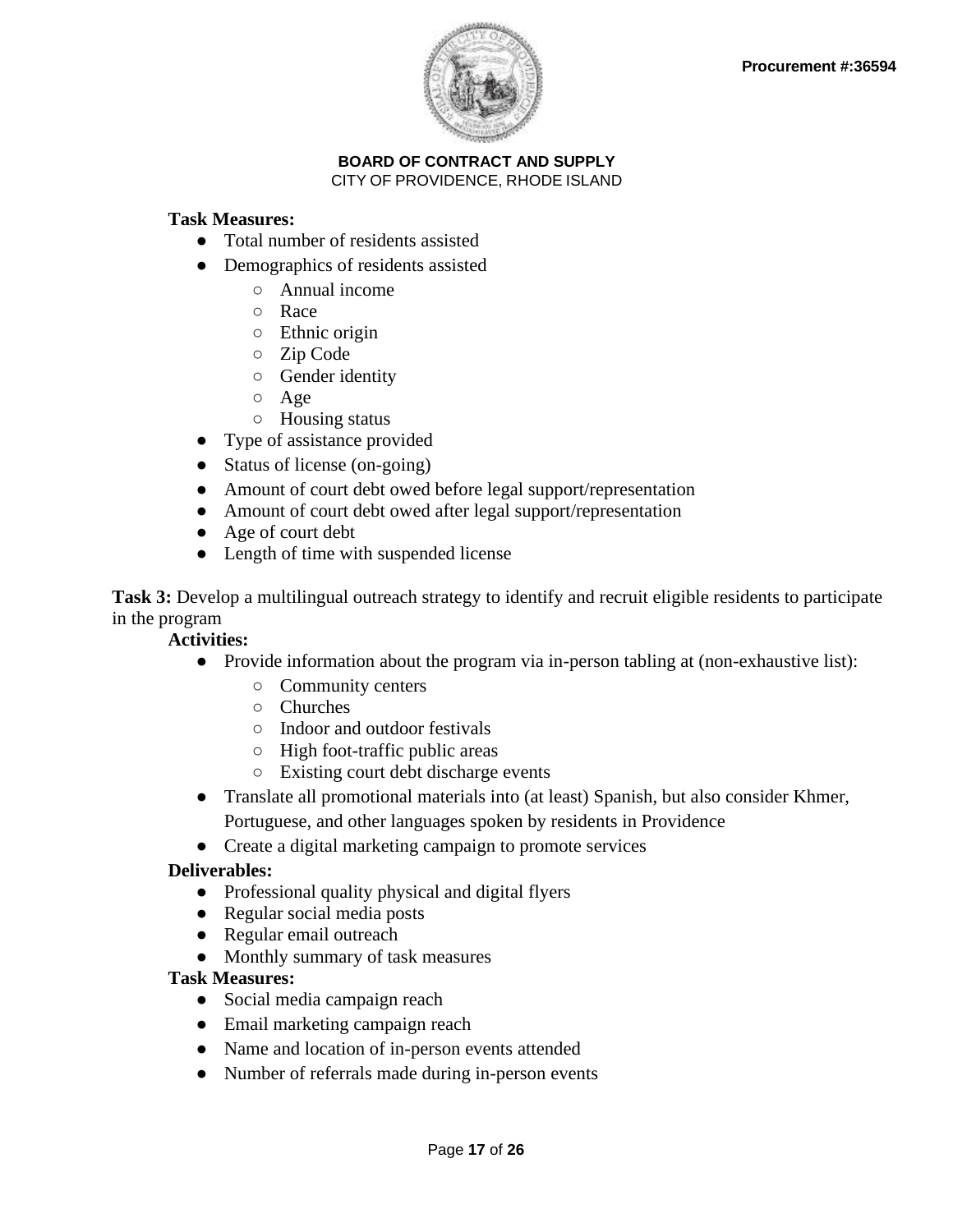

**Task 4:** Manage a cash assistance fund to assist with payments of fines, processing fees, license reinstatement fees, transportation, and other barriers preventing full participation in the economy by driving.

### **Activities:**

- Articulate and publish a full list of expenses deemed necessary to achieve full license reinstatement and driving readiness
- Disburse funds to residents and/or courts/agencies
- Maintain a detailed log of disbursements

## **Deliverable:**

● Monthly summary of program measures

## **Task Measures:**

- Total cash assistance provided
- Average cash assistance provided per person
- Total cash assistance provided by category
	- For example, \$100 for fines, \$100 for license reinstatement fees, etc.

**Task 5:** Create an administrative process for screening residents' eligibility for service; develop criteria for eligibility for service

## **Deliverables:**

- A framework that articulates thresholds residents are required to meet to be eligible for certain services
	- For example, "residents with \$100 or less in outstanding court debt will not receive legal representation, only direct cash assistance to pay for the fine and processing fees "
- A digital and physical form to be used to capture relevant demographic and other information noted in Tasks 1-3

**Task 6:** Regularly attend City of Providence Monthly Fines and Fees Workgroup Meetings **Activities:**

• Present summary of service activity for the preceding month

**Task 7:** Partner with an academic institution to evaluate the effectiveness and impact of the restoration program. This component is encouraged but **not required** for applicants to be considered for the award. Please note that **no funding from this award** may be used for this task. Applicants will need to identify other sources of funding or establish partnerships.

#### **Deliverable:**

● A report that details the short, medium, and/or long-term impact of providing license restoration services

## **Populations Eligible for Services:**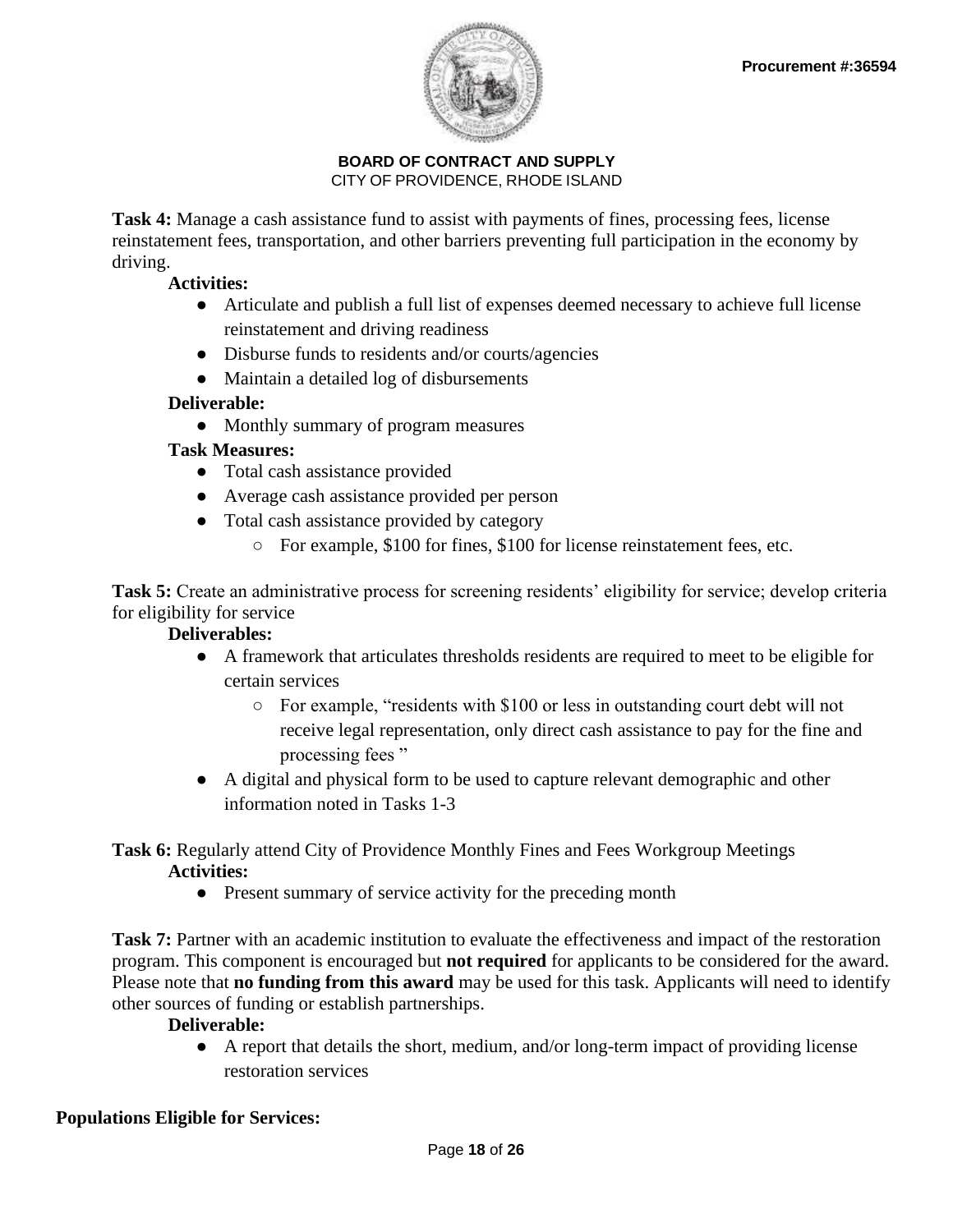

This program is being funded using American Rescue Plan Act (ARPA) dollars. Therefore, certain restrictions exist on households eligible for services. Based upon the final rule published by the Department of the Treasury, households with incomes **at or below 300%** of the federal poverty guidelines **or at or below 65%** of the area median income are eligible to receive these services<sup>8</sup>. The table below articulates income thresholds that will be eligible for Driver's License Restoration Services based on these criteria:

| Household<br><b>Size</b>                          | 1        | $\mathbf{2}$ | 3        | 4        | 5                   | 6         | 7         | 8         |
|---------------------------------------------------|----------|--------------|----------|----------|---------------------|-----------|-----------|-----------|
| 300%<br>Federal<br><b>Poverty</b><br><b>Level</b> | \$40,770 | \$54,930     | \$69,090 | \$83,250 | \$97,41<br>$\theta$ | \$111,570 | \$125,730 | \$139,890 |
| 65% Area<br><b>Median</b><br><b>Income</b>        | \$44,005 | \$50,310     | \$56,615 | \$62,855 | \$67,925            | \$72,930  | \$78,000  | \$83,005  |

## **Populations Ineligible for Services:**

Drivers with licenses currently suspended for moving violations that result in felony convictions, including but not limited to vehicular homicide/manslaughter, repeat and/or multiple DUI's, reckless driving, or fleeing the scene of an accident. However, if the statutorily required duration of license suspension has passed, and a resident's only reason for continued license suspension is an inability to afford court fines and/or reinstatement fees, they may be eligible for services.

#### **Timeline**

July 2022-July 2024 or until funds are depleted. Extension of the timeline is possible contingent upon available funding.

## **Qualifications**

Organizations are encouraged to apply as a collective with one lead applicant if, individually, they do not meet all of the criteria listed:

- Registered  $501c(3)$  non-profit
- Demonstrated experience and/or knowledge of providing driver's license restoration services
- Demonstrated experience managing cash assistance or other direct benefit programs
- Demonstrated experience creating new or modifying existing administrative processes to determine a client's eligibility for services
- Ability to provide legal advice and/or representation to clients

<sup>8</sup> [See page 4345 of the Department of Treasury's Final Rule](https://www.govinfo.gov/content/pkg/FR-2022-01-27/pdf/2022-00292.pdf)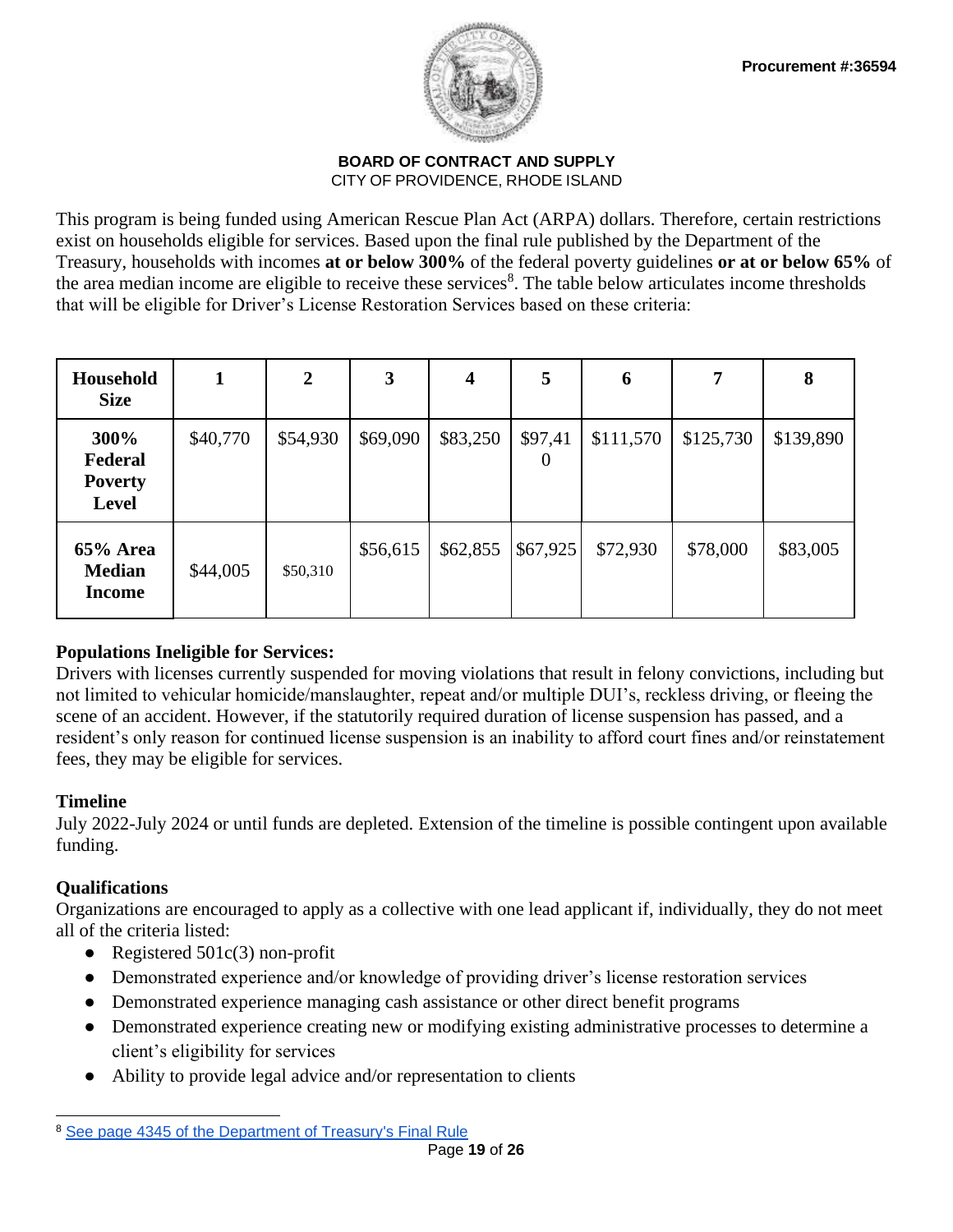

- Demonstrated experience providing services to historically underinvested communities including but not limited to:
	- Black, Indigenous, and other People of Color (BIPOC)
	- Residents with limited English-language proficiency
	- LGBTQIA+ residents
	- Residents with involvement in the criminal legal system
	- Residents experiencing homelessness
	- Youth ages 18-24
- Demonstrated experience developing focused advertising campaigns that increase use of services
- Demonstrated experience in program reporting, including fiscal, programmatic, and outcome reporting

## **Funding Availability:**

The City anticipates administering one (1) award for a maximum of \$724,000. \$700,000 is available via American Rescue Plan Act dollars. This funding is contingent upon final passage of Ordinance 30569 - *AN ORDINANCE ADOPTING THE AMERICAN RESCUE PLAN ACT GRANT BUDGET FOR THE PERIOD OF JANUARY 6, 2022 THROUGH DECEMBER 31, 2024*.

\$24,000 is available using grant funds the City was awarded from the Cities and Counties for Fines and Fees Justice program.

## **Funding Restrictions:**

American Rescue Plan Act funds may not be used to provide direct cash assistance for child support arrears or legally imposed vehicle alterations as punishment for a felony moving violation.

## **Reporting Requirements**

The organization(s) selected for this work will be required to submit monthly narrative reports that include the items listed in the "program measures" section. Additionally, the organization will be required to provide a deidentified expense report including backup documentation on a monthly basis. Failure to provide these reports and backup documentation will result in payments being held until receipt of the reports.

## **Proposal Materials**

- 1. **Contact Information**: Individual or organization name, address, phone, and email.
- 2. **Proposal Narrative-** (maximum 10 pages, single-spaced)
	- a. Organizational Experience: Please respond directly to the Qualifications section
	- b. Work Plan Proposal: Describe the proposed work plan to meet the RFP's goals and tasks set out in the Scope of Work. Please be sure to provide:
		- i. A draft example of the deliverables outlined in Task 5
		- ii. The estimated average number of clients to be served per month, including an estimate of licenses to be restored.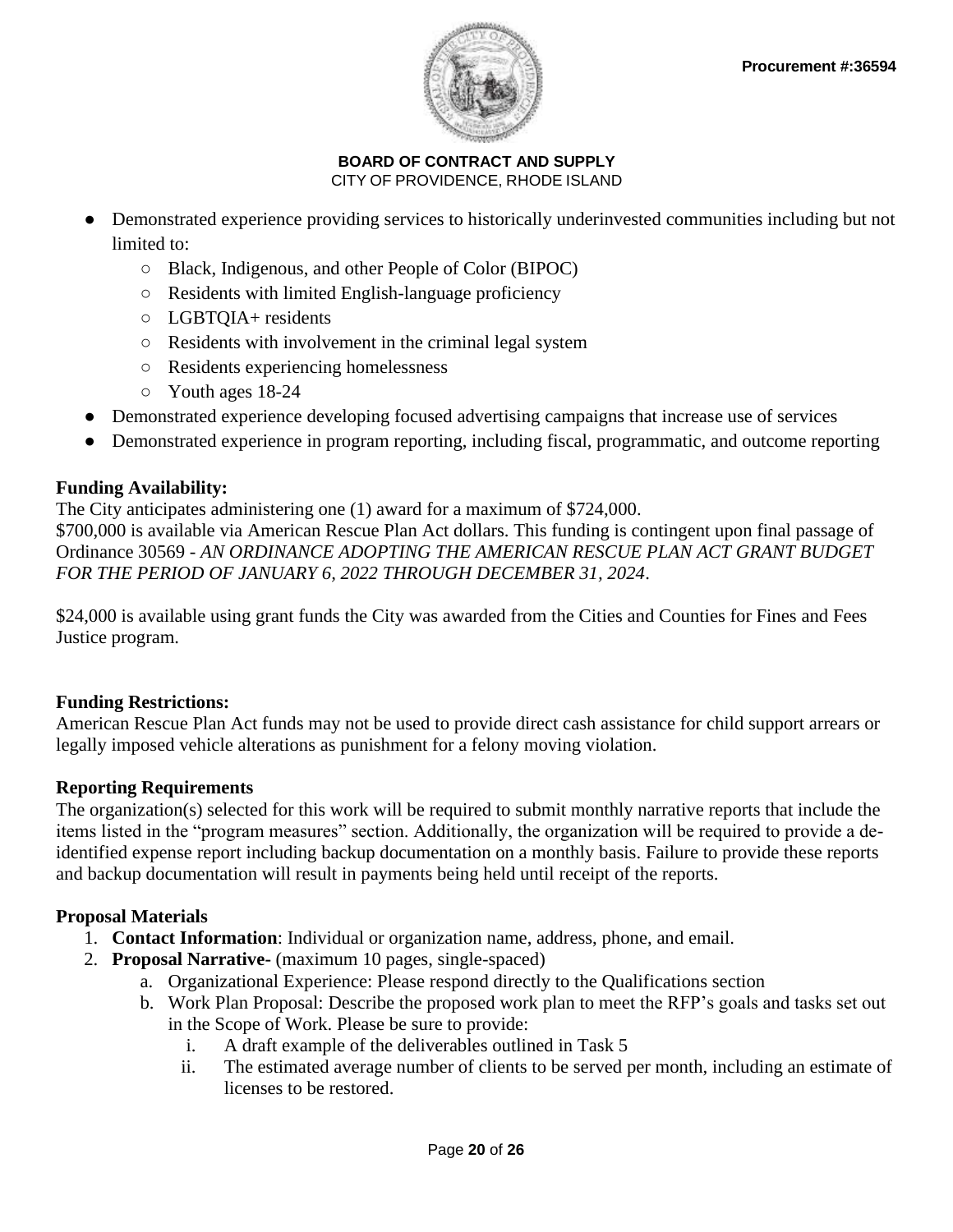

- iii. A comprehensive list of expense categories (and estimated costs per resident) essential to ensure residents are fully licensed and able to participate in the economy by driving (as they relate to task 4).
- iv. Community Partnerships: Describe how the proposed work plan compliments or builds upon your organization's existing relationships with historically underinvested communities in Providence and Rhode Island.
- v. A draft in-person and digital outreach strategy
- c. Staffing: Provide the following:
	- i. Roles and qualifications of all relevant organization staff
	- ii. Staffing plan to meet responsibilities outlined in scope of work and qualifications.
- 3. **Timeline**  On a separate sheet include the proposed timeline of work.
- 4. **Resumes** Provide resumes of all relevant lead organization staff. Include copies of any certifications, credentials, or documentation of experience, as appropriate. Please do not submit original documents.
- 5. **Letters of commitment** If applying with partners, provide letters of commitment from all partner organizations (other than lead) certifying their role and responsibilities in the proposed work plan.
- 6. **Supporting documents**  (maximum 5 pages) Optional: Provide documents, links, communications materials, etc. that provide any relevant background information about the organization and experience with similar projects.

## **Budget**

- 1. **Funding proposal:** In Excel format, provide a spreadsheet that includes costs and descriptions outlined above in the Funding Availability and Scope of Services sections. Additional budget lines or categories may be added or removed as appropriate.
- 2. **Funding timeline:** In Excel or Word format, please identify how your proposed budget will be spent within the available funding timeline (see Funding Availability section).

## **Selection Criteria**

Proposals will be evaluated in a two-step process, first technical specifications, then budgetary. Only proposals that achieve a score of 70 or higher in step one will be eligible to advance to step two. From there, per City ordinance, proposals with the lowest bid amount will be awarded.

**1. Technical Specifications -** Bidders must receive a minimum score of 70 to be eligible to move on to the budget evaluation.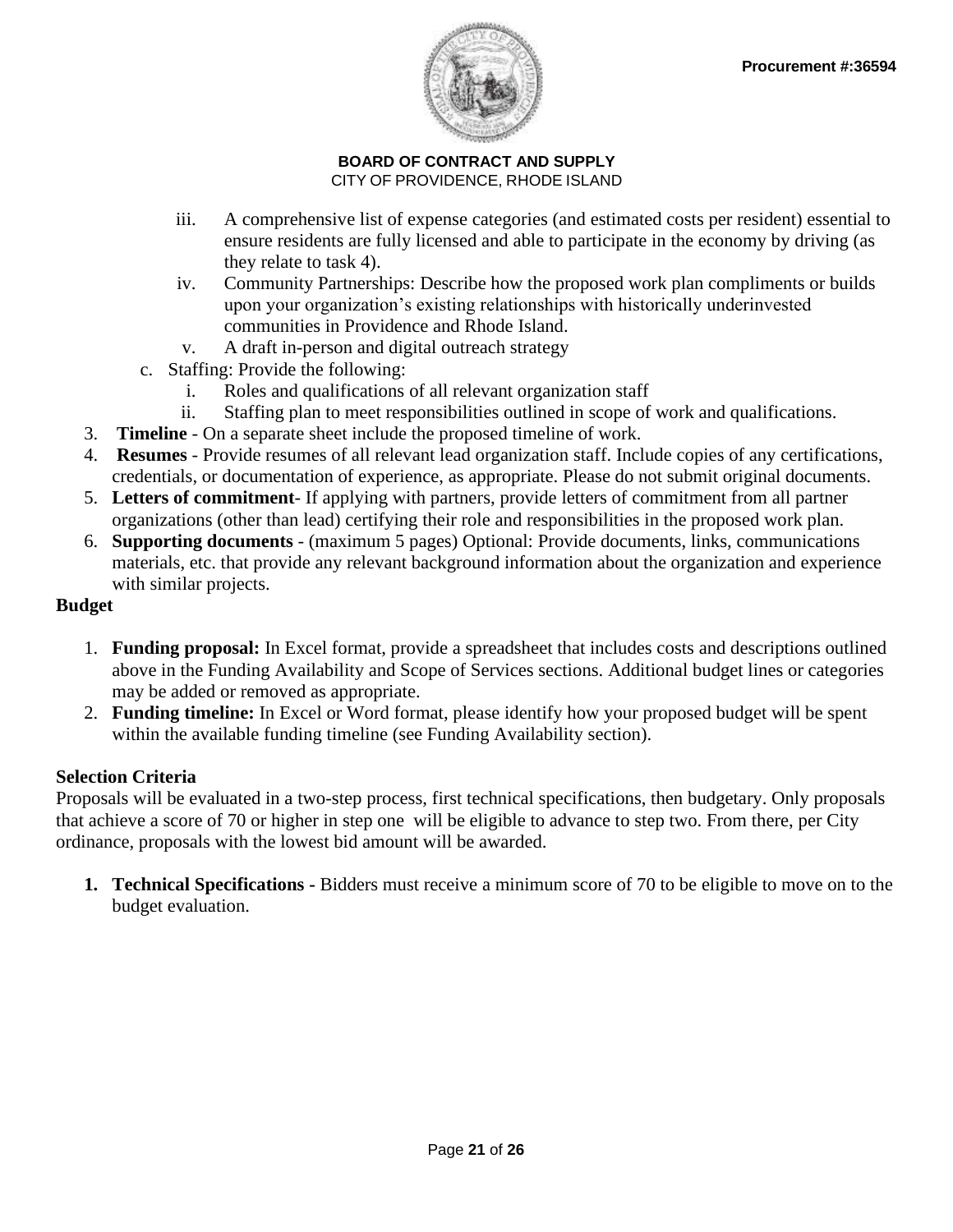

## **BOARD OF CONTRACT AND SUPPLY**

### CITY OF PROVIDENCE, RHODE ISLAND

| <b>Categories</b>                                                                                                                                                                                                                                                                                                                                                                                                                                                                                                                                                                                                      | <b>Total Points</b> |
|------------------------------------------------------------------------------------------------------------------------------------------------------------------------------------------------------------------------------------------------------------------------------------------------------------------------------------------------------------------------------------------------------------------------------------------------------------------------------------------------------------------------------------------------------------------------------------------------------------------------|---------------------|
| <b>Project Proposal</b><br>Proposed work plan supports the project's goals, tasks, and activities<br>Methods of achieving the goals and conducting project tasks are clearly described<br>The estimated number of clients to be served and licenses restored per month aligns<br>with the work plan<br>Time commitment of staff is appropriate to the project<br>Proposal provides examples of deliverables requested in Task 5<br>Proposal includes all required documentation<br>Proposal demonstrates strong partnerships to reach communities most impacted by<br>COVID-19 and it's negative economic consequences | 35                  |
| <b>Timeline Proposal</b><br>Timeline of work is feasible<br>Timeline clearly describes the steps necessary to complete the work plan<br>$\bullet$                                                                                                                                                                                                                                                                                                                                                                                                                                                                      | 15                  |
| <b>Organization Experience</b><br>Demonstrated success on past projects of similar scope and complexity<br>If included, supporting documents are relevant in demonstrating the organization's<br>$\bullet$<br>experience with similar projects                                                                                                                                                                                                                                                                                                                                                                         | 20                  |
| <b>Experience Implementing Responsive Programming With Historically Underinvested</b><br><b>Communities</b><br>Demonstrated previous experience implementing programming that is responsive to<br>$\bullet$<br>the needs of historically underinvested communities<br>Actively engaged in ensuring existing programs are responsive to the needs of<br>historically underinvested communities<br>Has a clear plan to acquire skills/knowledge/capacity to deliver programming that is<br>responsive to the needs of historically underinvested communities                                                             | 15                  |
| <b>Partnership to Evaluate Impact</b><br>Proposal has identified alternative funding/partnerships to evaluate the short, medium,<br>and/or long-term impact of license restoration services                                                                                                                                                                                                                                                                                                                                                                                                                            | 5                   |
| <b>Total Technical Specification Eligible Points</b>                                                                                                                                                                                                                                                                                                                                                                                                                                                                                                                                                                   | 90                  |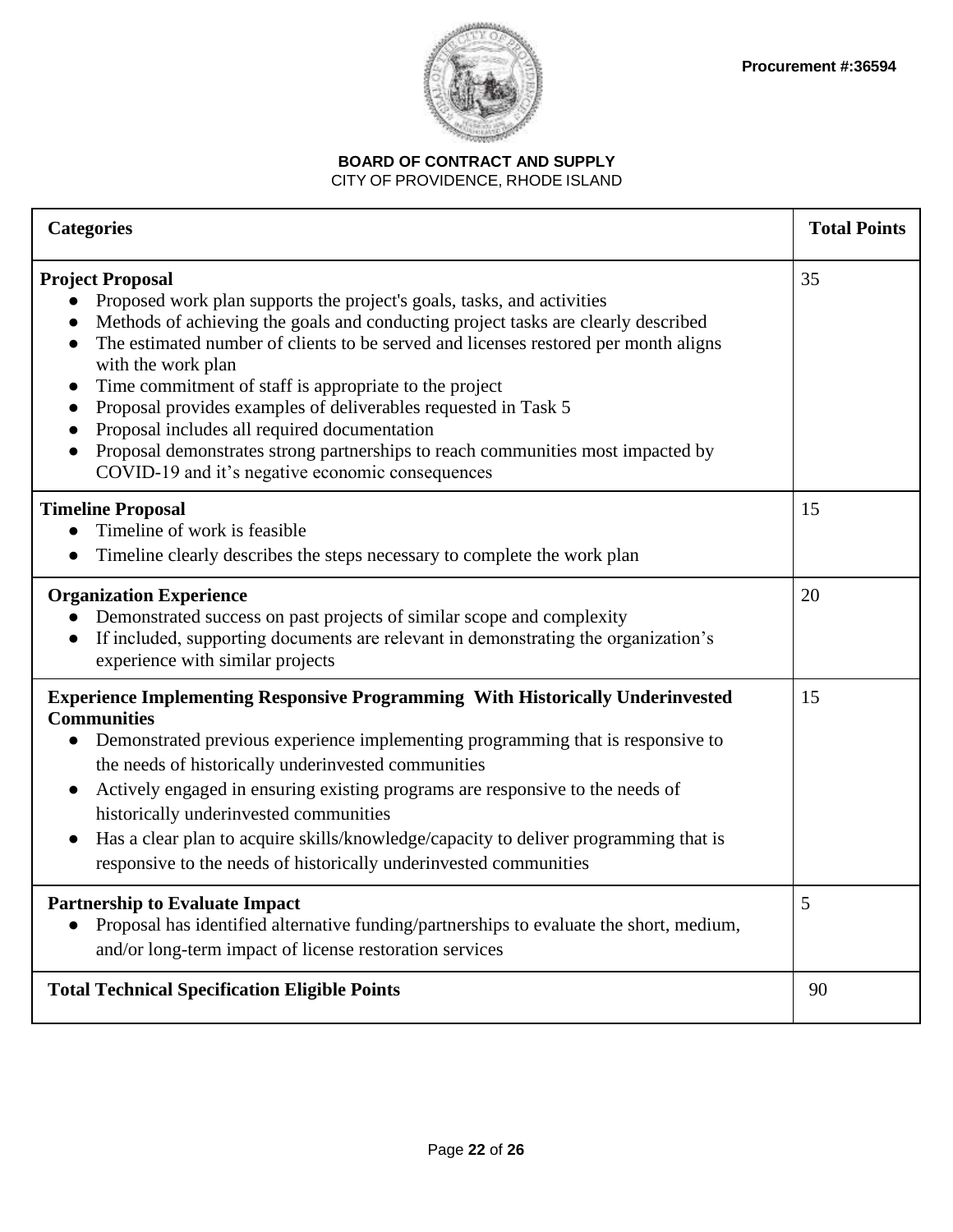

# **2. Budget**

| <b>Cost Proposal</b><br>• Budget is in alignment with the proposed activities | 10  |
|-------------------------------------------------------------------------------|-----|
| <b>Total Budget Eligible Points</b>                                           | -10 |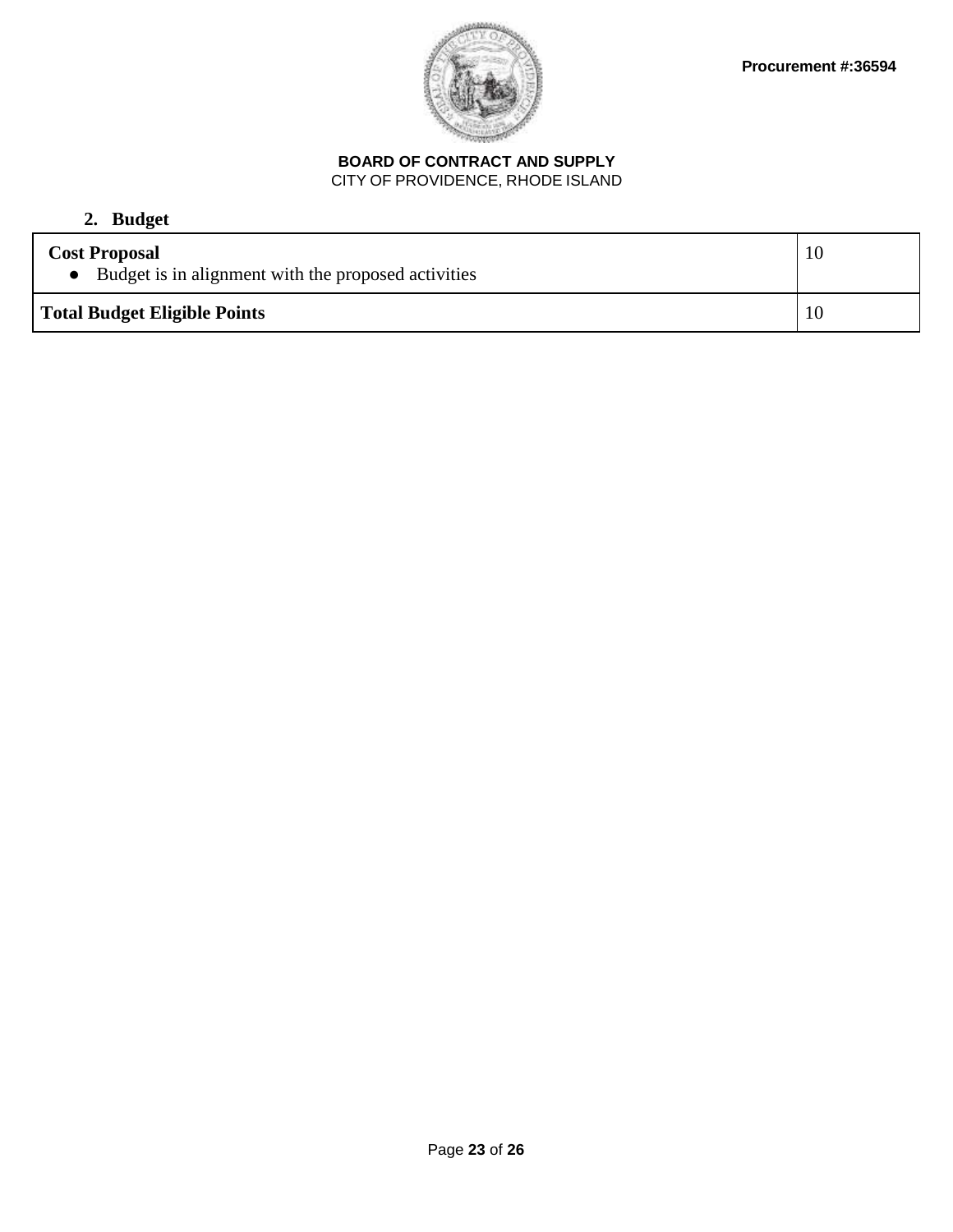

# **SUPPLEMENTAL INFORMATION**

If the issuing department for this RFP determines that your firm's bid is best suited to accommodate their need, you will be asked to provide proof of the following prior to formalizing an award.

An inability to provide the outlined items at the request of the department may lead to the disqualification of your bid.

*This information is NOT requested to be provided in your initial bid that you will submit to the City Clerk's office by the "date to be opened" noted on page 1. This list only serves as a list of items that your firm should be ready to provide on request.*

**All bids submitted to the City Clerk become public record. Failure to follow instructions could result in information considered private being posted to the city's Open Meetings Portal and made available as a public record.** 

**You must be able to provide:**

- Business Tax ID will be requested after an award is approved by the Board of Contract and Supply.
- **PROOF OF INSURANCE**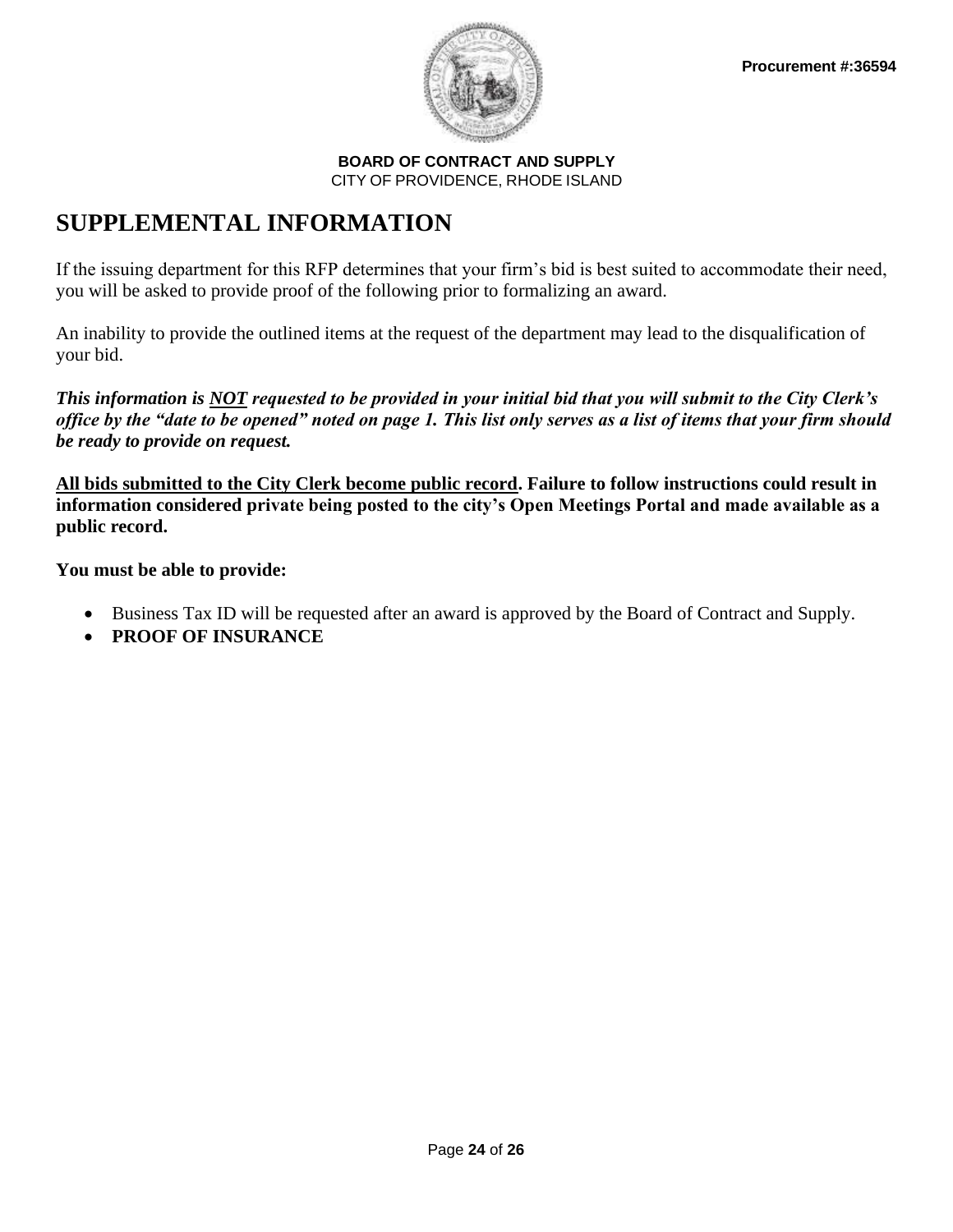

#### **CITY OF PROVIDENCE STANDARD TERMS & CONDITIONS**

- 1. The terms "you" and "your" contained herein refer to the person or entity that is a party to the agreement with the City of Providence ("the City") and to such person's or entity's employees, officers, and agents.
- 2. The Request For Proposals ("RFP") and these Standard Terms and Conditions together constitute the entire agreement of the parties ("the Agreement") with regard to any and all matters. By your submission of a bid proposal or response to the City's RFP, you accept these Standard Terms & Conditions and agree that they supersede any conflicting provisions provided by bid or in any terms and conditions contained or linked within a bid and/or response. Changes in the terms and conditions of the Agreement, or the scope of work thereunder, may only be made by a writing signed by the parties.
- 3. You are an independent contractor and in no way does this Agreement render you an employee or agent of the City or entitle you to fringe benefits, workers' compensation, pension obligations, retirement or any other employment benefits. The City shall not deduct federal or state income taxes, social security or Medicare withholdings, or any other taxes required to be deducted by an employer, and this is your responsibility to yourself and your employees and agents.
- 4. You shall not assign your rights and obligations under this Agreement without the prior written consent of the City. Any assignment without prior written consent of the City shall be voidable at the election of the City. The City retains the right to refuse any and all assignments in the City's sole and absolute discretion.
- 5. Invoices submitted to the City shall be payable sixty (60) days from the time of receipt by the City. Invoices shall include support documentation necessary to evidence completion of the work being invoiced. The City may request any other reasonable documentation in support of an invoice. The time for payment shall not commence, and invoices shall not be processed for payment, until you provide reasonably sufficient support documentation. In no circumstances shall the City be obligated to pay or shall you be entitled to receive interest on any overdue invoice or payment. In no circumstances shall the City be obligated to

pay any costs associated with your collection of an outstanding invoice.

- 6. For contracts involving construction, alteration, and/or repair work, the provisions of applicable state labor law concerning payment of prevailing wage rates (R.I. Gen. Laws §§ 37-13-1 et seq., as amended) and the City's First Source Ordinance (Providence Code of Ordinances §§ 21-91 et seq., as amended) apply.
- 7. With regard to any issues, claims, or controversies that may arise under this Agreement, the City shall not be required to submit to dispute resolution or mandatory/binding arbitration. Nothing prevents the parties from mutually agreeing to settle any disputes using mediation or non-binding arbitration.
- 8. To the fullest extent permitted by law, you shall indemnify, defend, and hold harmless the City, its employees, officers, agents, and assigns from and against any and all claims, damages, losses, allegations, demands, actions, causes of action, suits, obligations, fines, penalties, judgments, liabilities, costs and expenses, including but not limited to attorneys' fees, of any nature whatsoever arising out of, in connection with, or resulting from the performance of the work provided in the Agreement.
- 9. You shall maintain throughout the term of this Agreement the insurance coverage that is required by the RFP or, if none is required in the RFP, insurance coverage that is considered in your industry to be commercially reasonable, and you agree to name the City as an additional insured on your general liability policy and on any umbrella policy you carry.
- 10. The City shall not subject itself to any contractual limitations on liability. The City shall have the time permitted within the applicable statute of limitations, and no less, to bring or assert any and all causes of action, suits, claims or demands the City may have arising out of, in connection with, or resulting from the performance of the work provided in the Agreement, and in no event does the City agree to limit your liability to the price of the Agreement or any other monetary limit.
- 11. The City may terminate this Agreement upon five (5) days' written notice to you if you fail to observe any of the terms and conditions of this Agreement, or if the City believes your ability to perform the